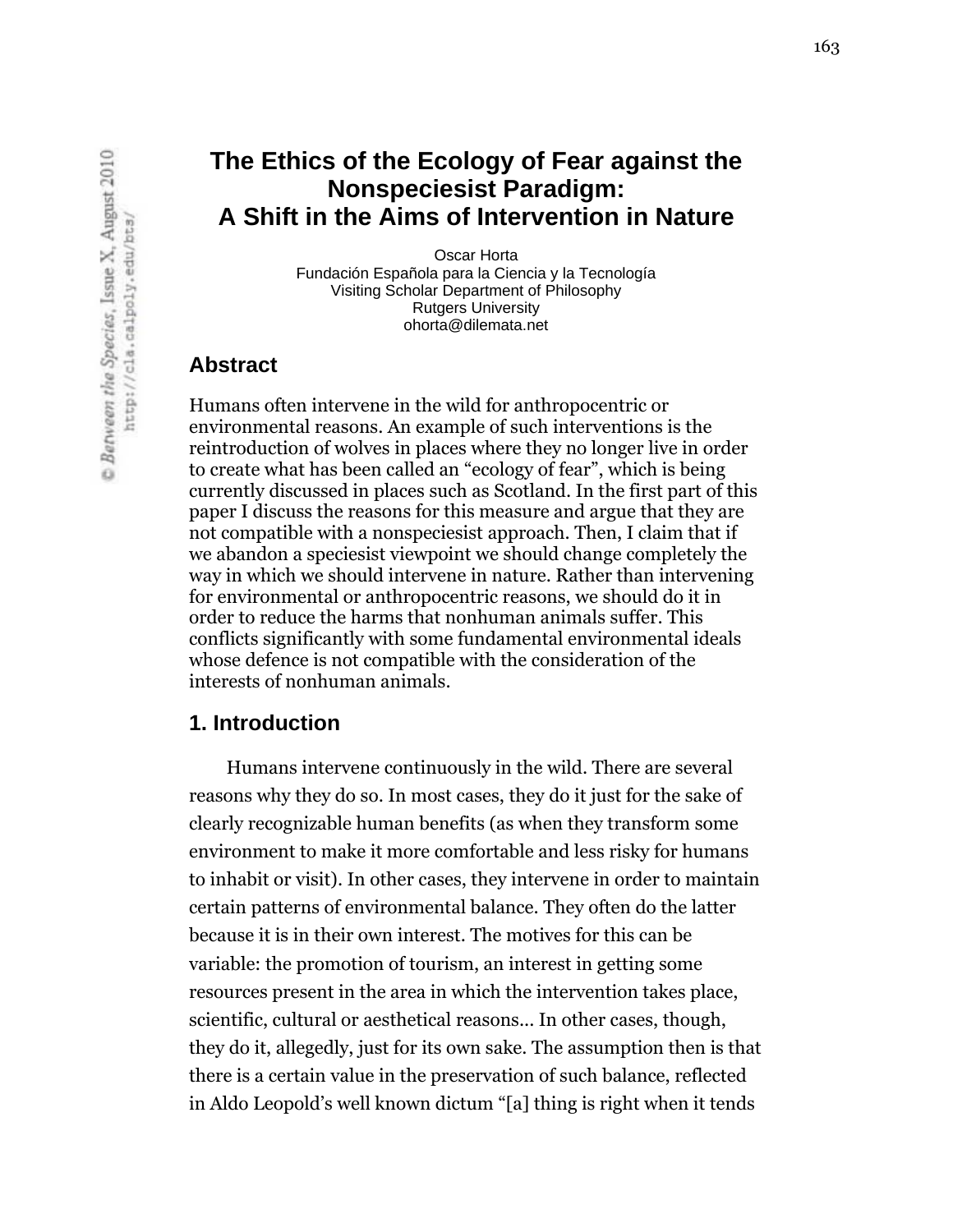to preserve the integrity, stability, and beauty of the biotic community. It is wrong when it tends otherwise" (Leopold 1966, 262).

In spite of this, humans very rarely intervene in nature for the sake of the interests of other sentient beings, that is, nonhuman animals. Moreover, the kinds of intervention they carry out are often harmful for them. In fact, if such harm is ever considered, it is only insofar as it is instrumentally relevant for the ends that are being aimed at. The reduction of the harms animals suffer, per se, is not considered a goal that should be pursued when these kinds of interventions in nature take place.

In this paper I will evaluate the reasons we may have to support the ends that different interventions aim to achieve. To carry out such analysis, I will begin with a particular intervention of this kind: the reintroduction of wolves. This measure has been considered in recent years in places such as the Scottish Highlands (see for instance Watson Feathersome 1997; Nilsen et al. 2007; Wilson 2004; Manning et al. 2009; as well as BBC News 1999; 2000 and 2008; Morgan 2007; or O'Connell 2008 for media coverage of the issue). And it was implemented before in places such as Yellowstone National Park, in the United States. This is a measure that would be harmful for a number of animals but has been considered in order to stop certain changes in the Highlands environment, through the imposition on ungulates of what has been called an "ecology of fear" (Ripple and Beschta 2004). Such a measure has been much discussed, but not because of the consequences it would have for nonhuman animals, but rather because of the way it could affect some human (non-vital) interests.

However, in dealing with this question I do not intend to restrict my analysis to this particular intervention, nor to this type of intervention. Rather, I will consider it as an example to examine the more general question of what should be the ends we should aim for when we intervene in nature.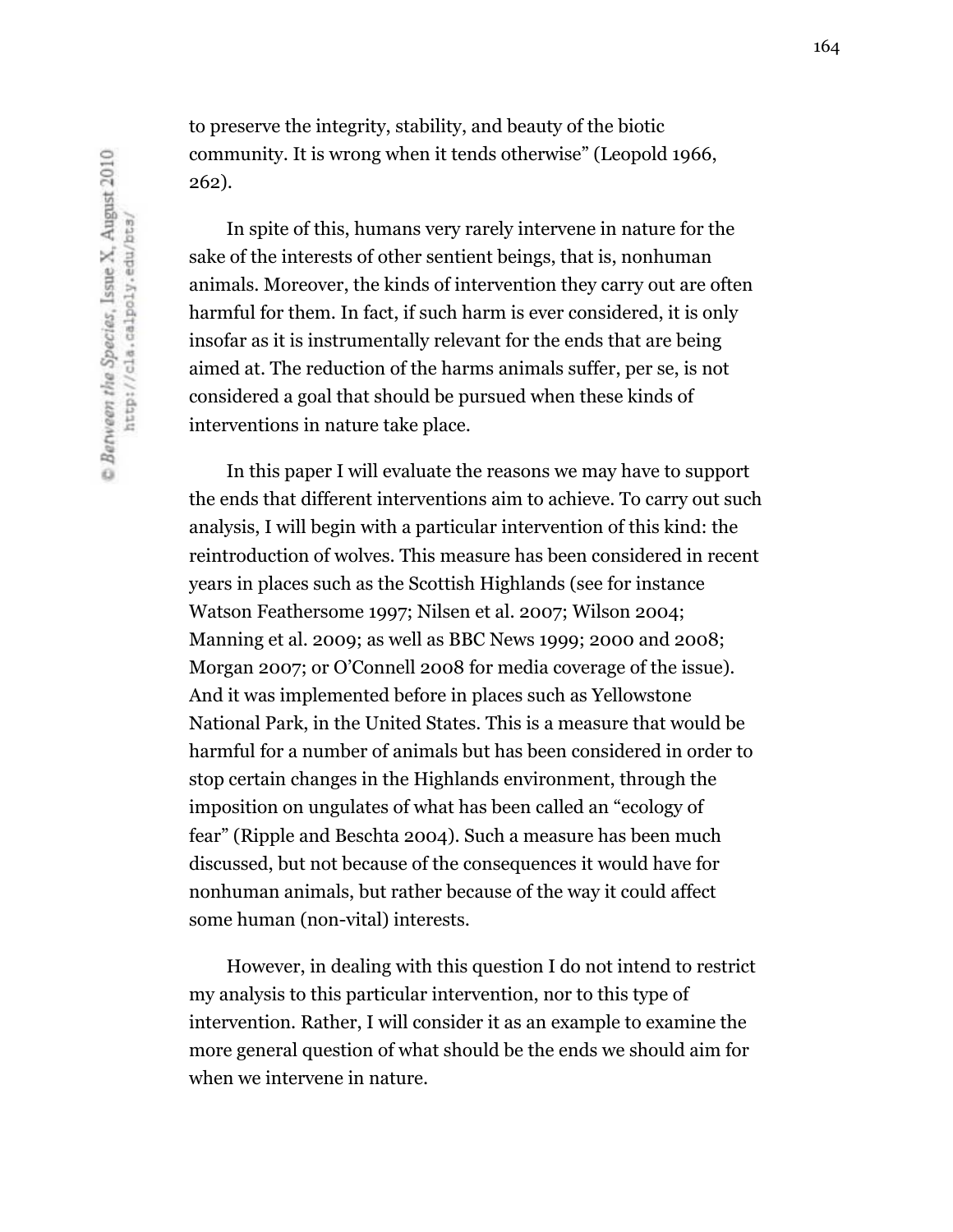I want to say in advance that I do not intend to make a technical case here as regards whether the particular intervention I will tackle might achieve its goals or not. Nor will I try to assess any other alternative ways in which such ends could be pursued. On the contrary, I will try to examine the ethics underlying the acceptance of those ends. I will consider the question of whether it is right to harm animals in order to achieve such ends. I will then consider the reasons we may have to intervene in nature for the sake of a completely different purpose, which is to reduce the harms animals suffer. I will argue that this is something we should aim for even if it strongly conflicted with what environmentalists may regard as valuable.

This means that the position I will defend here should not be confused with a criticism of intervention in nature per se. My conclusion will be that we are not justified in intervening in nature when doing so generates more harm for nonhuman animals. But I will also claim that others interventions should be carried out.

To defend this, I will proceed as follows. First, in section 2, I will explain the reasons why environmentalists defend the reintroduction of wolves and the ways it would be harmful for a number of animals. Then, in section 3, I will claim that in proposing such a measure they are considering the interests nonhuman animals have in a way that is completely different from that in which they would consider human interests. In section 4 I will argue that treating nonhuman animals comparatively worse than humans in cases in which their interests are equally important for each of them is unjustified. I will claim that it is a form of speciesism. In light of this, in section 5, I will argue that this presents a serious objection to the way in which the interests of animals are considered in cases such as the aforementioned. I will claim that their supporters assume a speciesist viewpoint. Next, in section 6, I will consider the claim that an intervention such as this one could be actually good for nonhuman animals even if we would never carry it out if humans were affected. I will argue that the issue has not been really researched and that there are reasons to doubt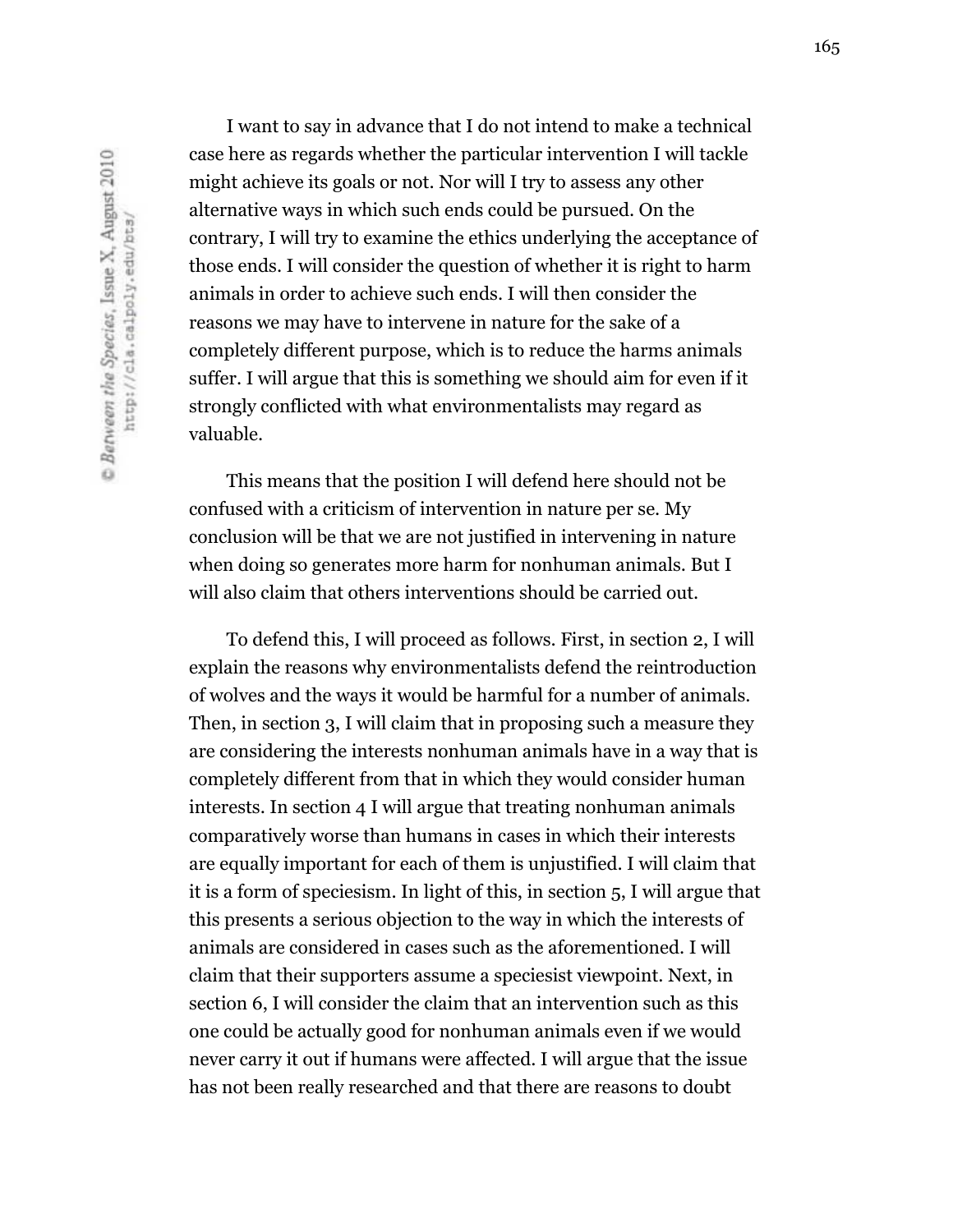this claim. Then, in section 7, I will consider the claim that without apex predators herbivores will end up disappearing from places such as the Highlands. And in section 8 I will claim that this argument is inconsistent with the practice of farming. After that, in section 9, I consider some potential consequences for other animals due to the trophic cascade that the reintroduction of wolves might produce. In section 10 I will introduce another argument by pointing out that there are strong reasons to doubt our common assumptions regarding the aggregate wellbeing of animals. I will consider some facts regarding this that have been presented by Yew-Kwang Ng and Alan Dawrst, which may lead us to conclude that the suffering of nonhuman animals outweighs their wellbeing. Then, in section 11, I will consider whether we may have other reasons to think that this intervention brings about a positive outcome. This might be so according to a biocentric or an environmental holistic viewpoint. I will claim that none of these views can be considered compelling ones. Next, in section 12, I will claim that none of this drives us to reject intervention in nature. Rather, I will argue that it gives us strong reasons to intervene for the sake of the reduction of the harms nonhuman animals suffer. Finally, section 13 concludes.

# **2. The Ecology of Fear: The Effects of Wolf Reintroduction on Elk and Deer**

Reintroduction of wolves is often advocated because it is seen as something good in itself (see for instance Mech 1995). It is often believed that restoring ecosystems previously existing is something environmentally valuable (for a criticism of this view, see Shelton 2004). However, there are other reasons why their reintroduction has been defended. In the Scottish Highlands this measure has been debated recently on the claim that the red deer population has grown too much and is causing significant damage to the local vegetation by grazing.

It has been claimed that the reintroduction of wolves would reverse this process. This claim is based on conclusions drawn from what happened in Yellowstone National Park in the USA in the last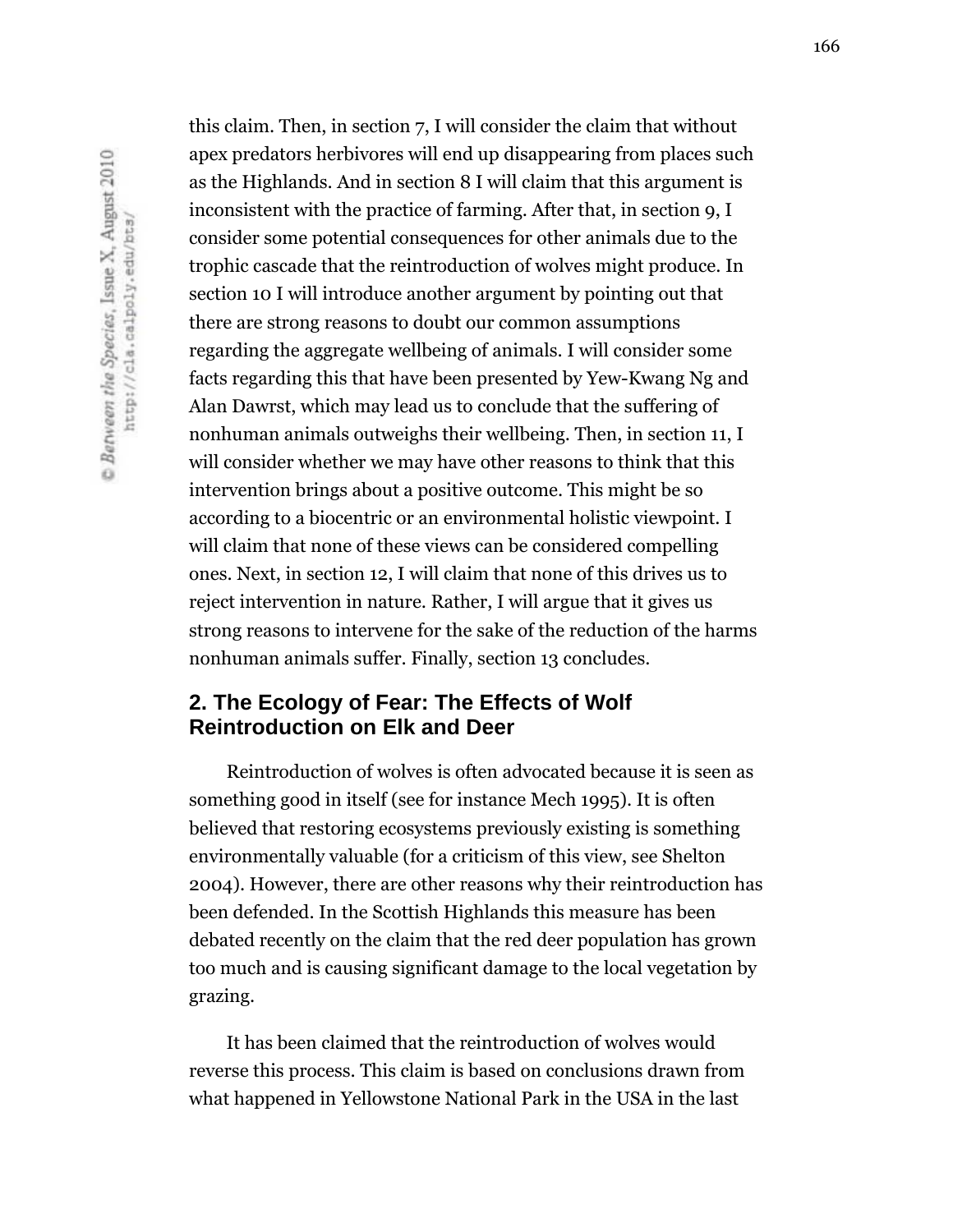decades, where wolf reintroduction was carried out in 1995 and 1996. The last wolves originally living in this park in Yellowstone had been killed by 1926. However, after much debate, seventy years later 31 Mackenzie Valley wolves taken from Canada were brought to the park. Since then, their numbers have grown up to 124 in 2008 (Smith et al. 2009). Many people find it aesthetic to have wolves back in Yellowstone, and this was one of the reasons why they were reintroduced. But this measure was also carried out in an attempt to restore the trophic chain preexisting the elimination of wolves in the park some decades earlier. The reason for this was that, in the absence of wolves, elk were free to move around in the park and flourish, even though for decades humans hunted them in huge numbers. And it was been argued that they were "overgrazing" some of the park areas. This claim was seriously disputed (Yellowstone National Park, National Park Service 2009). But, environmentalists were nevertheless worried about this because elk were grazing one particular plant. They were eating the young aspen shoots before they grew up, so these trees were not reproducing. For this reason, after much discussion, reintroducing the wolves was assumed to be the only reliable way to stop this process.

What are the grounds for this? How can wolves prevent ungulates from eating the tree shoots? Of course, one way is by killing them and thus reducing their number—it is estimated that around 22 elk per wolf are killed each year in the park (White et al. 2005, 36), and that since wolf reintroduction, the northern Yellowstone elk herd has declined by around 50% or more (Smith 2005, 23; White et al. 2005, 35–36). However, the key factor here is something else. It is fear. If wolves are around, their potential victims fear grazing in open meadows, since these are places in which wolves can see them much more easily. So they have to hide in the woods and get their food from bushes and low tree branches (see Ripple and Larsen 2000; Ripple and Beschta 2007; see also Preisser et al. 2005). That is the reason why the resultant biotic relations that arise from this have received the name "ecology of fear". And the landscape resulting from this, in which even though there are herbivores living in the area they do not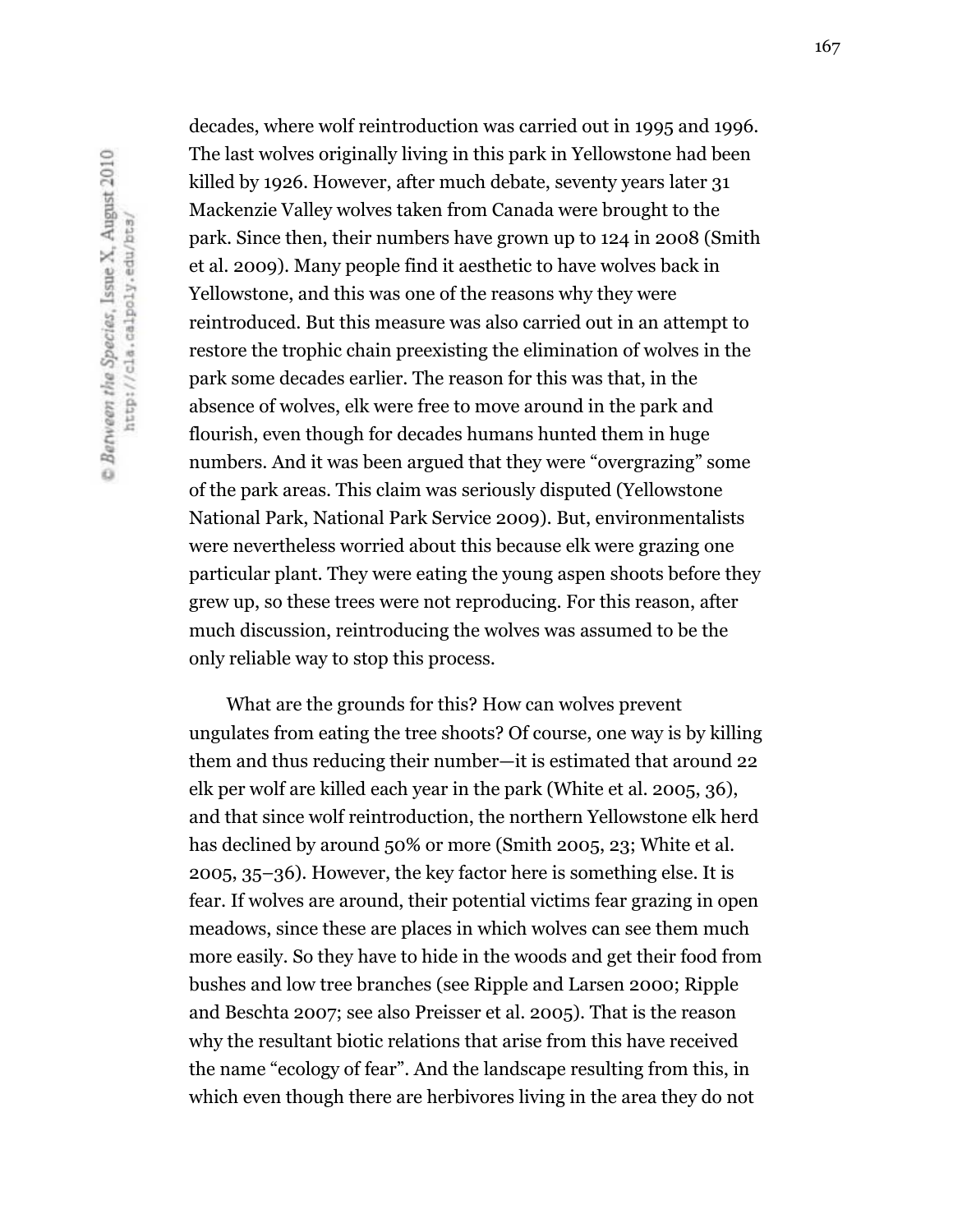graze in open fields, has been called "landscape of fear" (Laundre, J. W. et al. 2010).

Now, the way in which herbivores are harmed by this seems clear. The harm that is inflicted on them is not reduced to their killing, but includes their suffering as well. Fear can be an extremely distressing feeling. And this is not the only way in which they are harmed by the reintroduction of wolves. They also get poorer nourishment as a result of it. This, again, has been observed in Yellowstone: because the elk no longer dare to feed out of the woods, their nutrition had been notably worse since the arrival of the wolves (Christianson and Creel 2010). (In fact, this was, together with the killings, one reason why their population declined. Elk are weaker and more liable to die for other reasons, and they have less offspring [Creel et al. 2009]). We can thus conclude that this kind of measure imposes significant harm on the herbivores who are subjected to an ecology of fear. We could also assume that, on the other hand, this measure benefits wolves. But this would be a controversial claim. Reintroductions do not benefit the actual wolves that are captured, transported and released into an unknown environment. They would be better off if they were left alone in the places they came from (unless they were starving there, or being harmed in some other way). We could nevertheless say that the measure would benefit those wolves who would exist in the future. To make this claim, however, we need to assume an impersonal conception of the good according to which we are benefiting future beings by making it possible that they would exist (a view that entails, for instance, that if we do not have children we are failing to do something good—at least in some respect—for some potential beings). This is a very controversial claim. At any rate, considering the numbers of ungulates and wolves involved (recall that an average of 22 elk per wolf were killed each year in Yellowstone), it seems clear that even if we accept this claim we will still have to conclude that the harm the measure imposes on some animals clearly overshadows the benefits it may bring to others.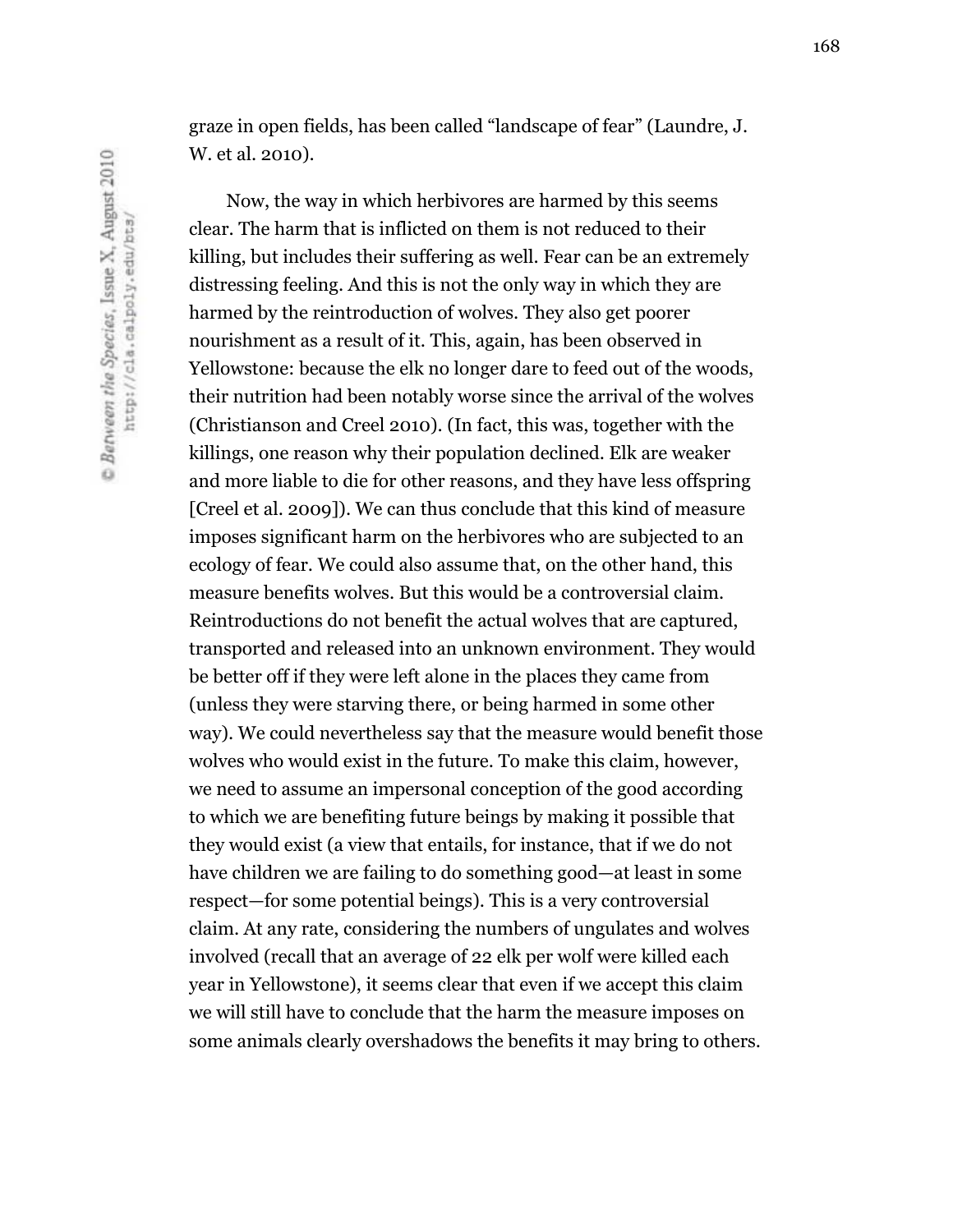The reintroduction of wolves is never met without significant controversy. Many people strongly oppose it. But the arguments for this do not have to do with the interests of nonhuman animals. Farmers of neighboring areas are some of those who most strongly object to the reintroduction of wolves. They complain that the wolves might kill some of the animals they keep on their property. Of course, their concern is not the good of these animals (after all, they are being raised to be eventually sent by the farmers themselves to be killed). Rather, it is clear that the interest that the farmers have in not having the wolves around is an economic interest. Together with them, hunters often oppose these measures, in order to have more ungulates available for them to hunt. (Alleged concern for wolf attacks on humans is also sometimes expressed as a reason against their reintroduction. However, these attacks are so extremely rare that this seems to be an argument that is simply used by those who oppose the presence of wolves for the other reasons mentioned above, rather than something that may actually be of concern to them).

Now, if we compare the weight of the different interests involved there is an obvious contrast. An interest in not gaining some more money or in getting some entertainment in killing animals is clearly less significant than an interest in not losing one's life (either by the action of a wolf or by a human hunter). And it is also inferior to an interest in not being subjected to continuous fear and in not being forced to be malnourished. However, the former can be crucial in stopping these measures from being carried out, while the latter are not given any consideration whatsoever. Complaints by farmers and hunters are usually taken seriously, while concern for the wellbeing of nonhuman animals is not even regarded as a serious concern. How can this be? The answer is obvious. The different interests involved in the issue are not being considered according to the weight they actually have for those who possess them. Rather, they are assessed in accordance to whether or not they are possessed by humans. It is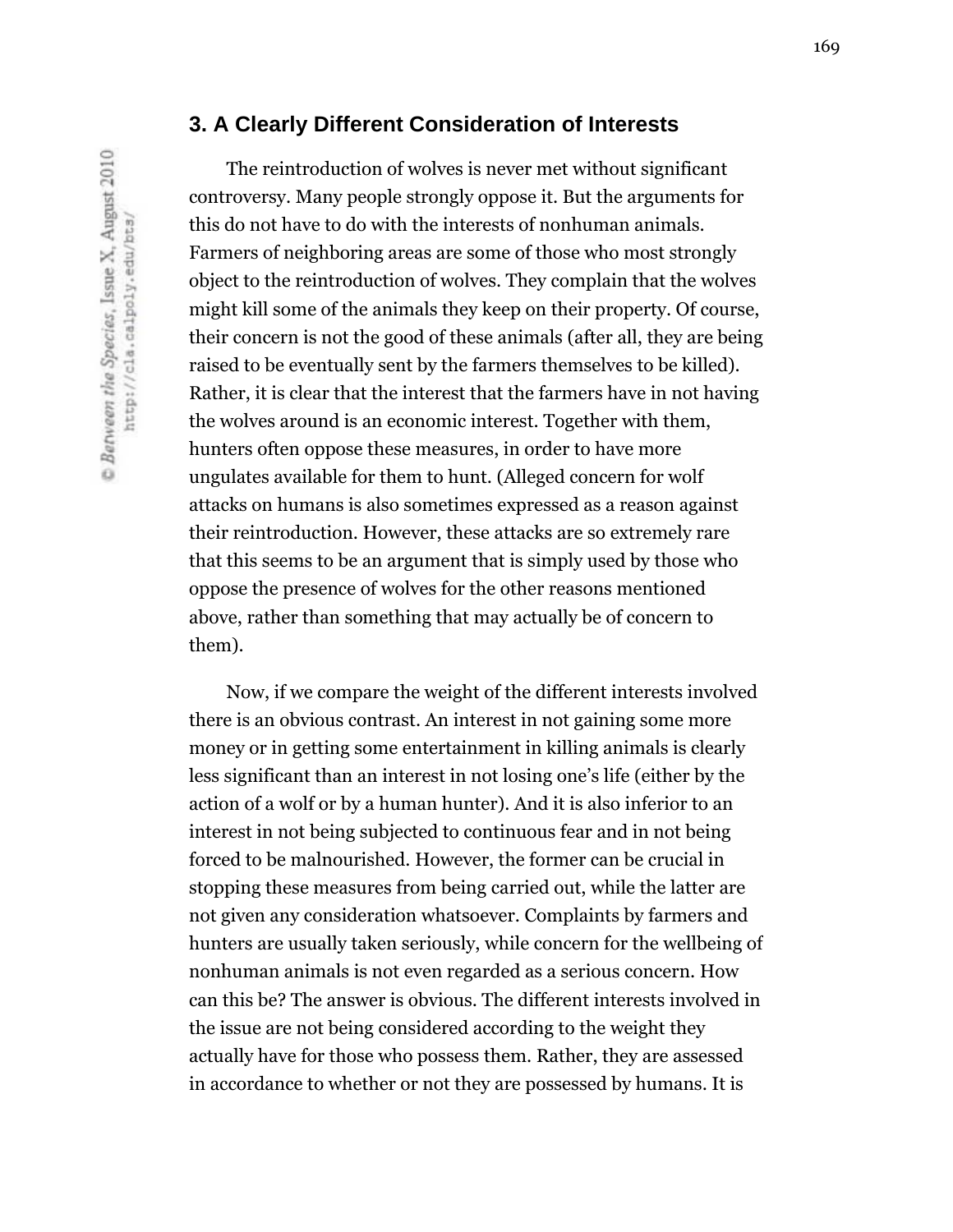clear that if humans, rather than ungulates, were killed and caused to suffer, reintroduction of wolves would not be even discussed. This entails that at least one of the following statements is right:

- a. Wolf reintroduction would be a good measure even if a number of humans were killed, terrified and starved due to it.
- b. Wolf reintroduction may be considered unacceptable because of the ways in which it harms the animals they hunt.
- c. The interests of humans and nonhumans have to be considered in completely different ways.

For most people, (a) cannot be considered acceptable. This includes those theorists who have defended what has been called the land ethic and other environmentalist viewpoints (see for instance Callicott 1990, 103; 2000, 211). If we grant this to be right, we are left with the question of whether it is (b) or (c) we must accept. In order to examine this, I will now consider whether claim (c) can be justified.

#### **Questioning Anthropocentric Speciesism**

The view that humans' interests must be taken into account in ways in which nonhumans' ones need not be considered has been put forward in several different ways. Its defenses can be grouped into five general categories. First of all, this idea is often taken for granted, or assumed to be right by mere definition. It is claimed that it should be obvious that humans' interests should count for more than nonhumans' ones. This view offers no argument in support of the claim it is defending.

But there are other ways in which this perspective can be defended. For instance, it is sometimes claimed that we should assume it because humans have an ontological status higher than that of other animals, or because humans are God's chosen species (see Aristotle 1998, 1254a–1256b; Reichmann 2000). These claims appeal to intrinsic features or to relations whose existence cannot be verified, nor falsified by any means. There is no way in which we may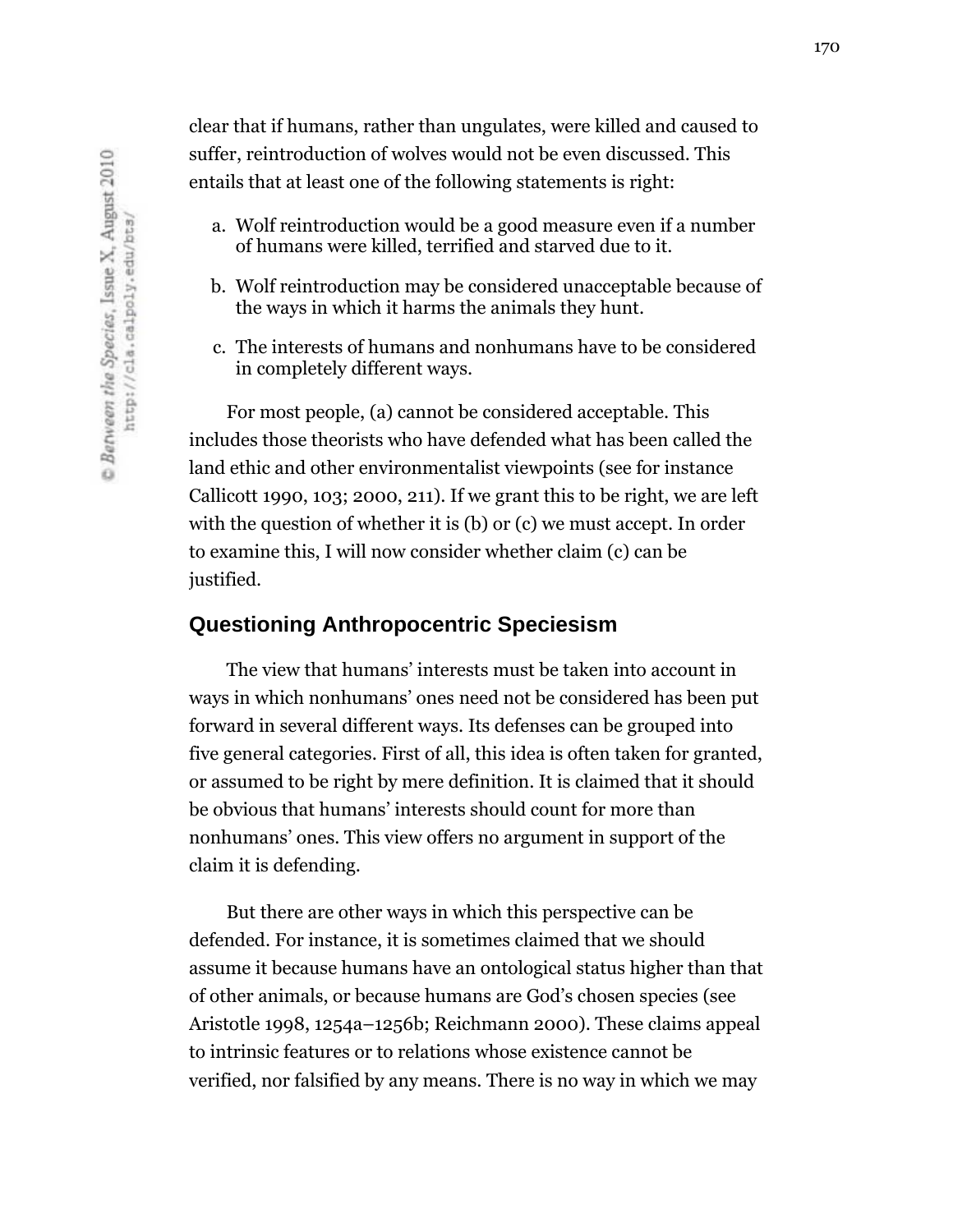verify that all humans and no other animal have these features or relations, because there is no way in which we can test whether *anyone* at all can have them. In this way, these claims are similar to definitional ones. They just assume in some way that humans have some sort of privileged status, which is what they would need to prove. So they fail to justify the idea that human interests are morally more important than nonhumans are.

But, apart from these ones, there are other ways in which the predominance of human interests has been defended. It has been also claimed that humans have certain features (consisting, basically, of certain intellectual capacities), which no nonhuman animal possesses. And it has been maintained that those features are the ones that should determine that someone must be morally considered (see, for instance, Descartes 1932; or, in more recent times, Carruthers 1992). Besides, it has been argued in other cases that humans have some special relations of solidarity, sympathy or power in which nonhuman animals are not engaged, and that it is this that determines whether or not we should morally consider them (see, for instance, Whewell 1852, 223).

However, as many of those who have worked in animal ethics have pointed out, these arguments fail to draw a line separating humans from nonhumans. There are many humans such as infants and those with cognitive disabilities who lack the mentioned intellectual capacities. And there are also humans who are alone and powerless, and thus fail to have the relations considered to be relevant according to these arguments. This means that if we want to defend the moral consideration of all human beings, we cannot assume the moral relevance of criteria that exclude nonhumans.

This argument may drive us to reject the idea that these criteria are morally relevant, something which we may also conclude by means of a different argument, if we consider what follows. Having certain capacities or relations is something that can make us liable to be harmed or benefited in certain ways. But it is not what determines that we can be harmed or benefited *as such*. This is determined,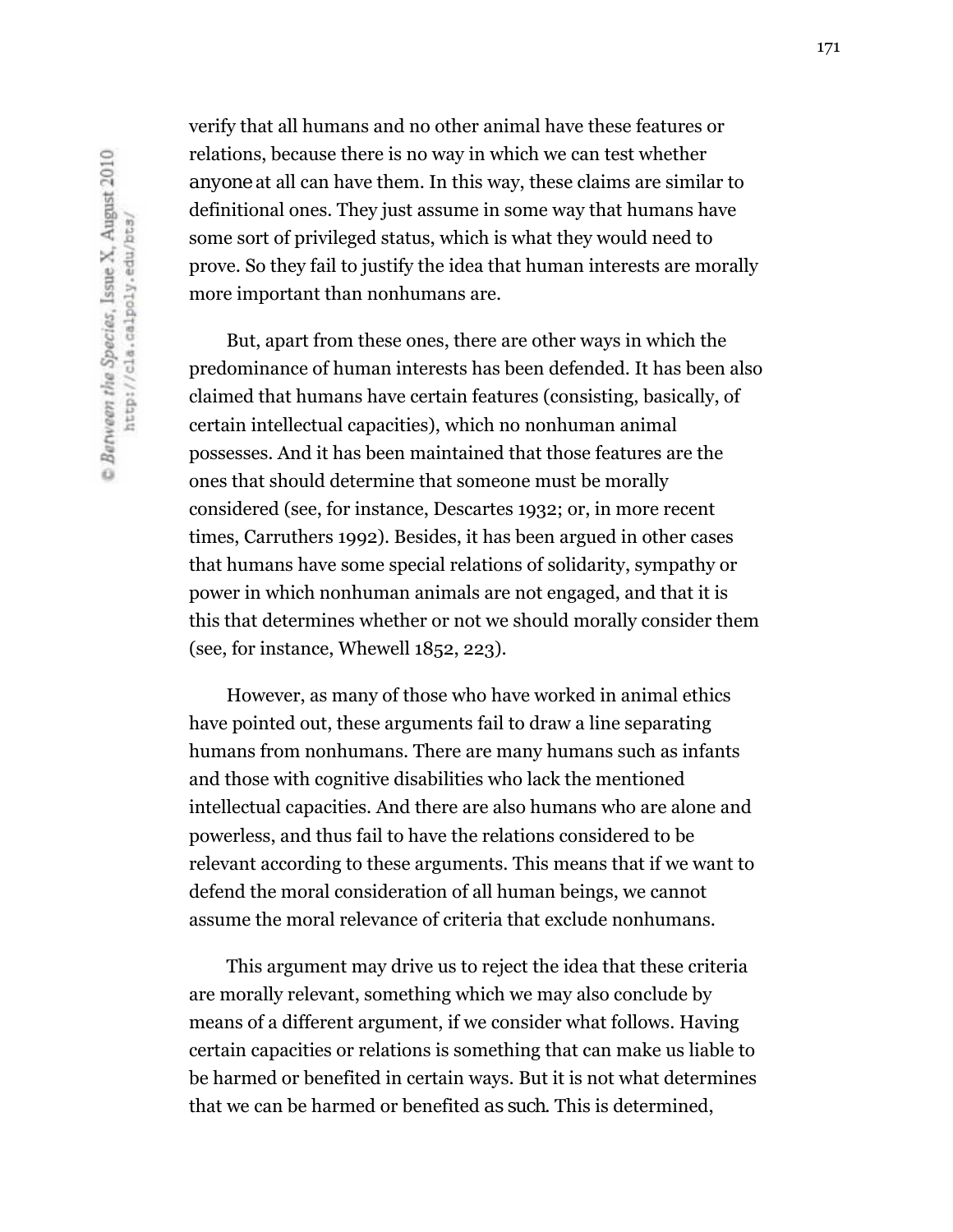rather, by the fact that we are sentient beings, who can have positive and negative experiences. Hence, *if* we want to make our decisions according to what can be good or bad for those who may be affected by them, we need to consider what is relevant for them to be harmed or benefited. If we accept this argument based on an appeal to relevance, we will reject any criteria for moral consideration which differs from sentiency.

Hence, I conclude that all the defenses of the predominance of human interests fail, so we cannot consider this view to be justified. If this is right, we must conclude that such a position is a form of speciesist discrimination.

#### **5. A Speciesist Policy**

In line with this, we have to conclude that it is unjustified to assume that the reintroduction of wolves, which has been discussed in Scotland, is acceptable because the individuals who would be harmed by it would be nonhuman animals and not humans. Those who defend such a measure are not considering equally the weight of the interests of humans and nonhuman animals. Rather, they assume a speciesist position according to which they are prepared to sacrifice the interests of nonhuman animals for purposes for which they would not sacrifice less significant interests of nonhumans. This has to be concluded regardless of whether we agree with this measure or not. For even if we thought it would be correct to sacrifice the elk for the sake of aspens and other trees, or for further consequences to be expected from the conservation of these plants, we might avoid speciesism if we also agreed to sacrifice humans for that sake. However, the latter is never the case. Most people would reject such a view when it comes to human beings. Although there are some theorists who have defended it, such as Linkola (2009), who supports massive killings of human beings and similar measures for the sake of the environment, their positions are widely repudiated. Their opinions been rejected by most environmental theorists, who assume anthropocentric positions—even if they combine them with an environmental holist or biocentrist perspective (see for instance Næss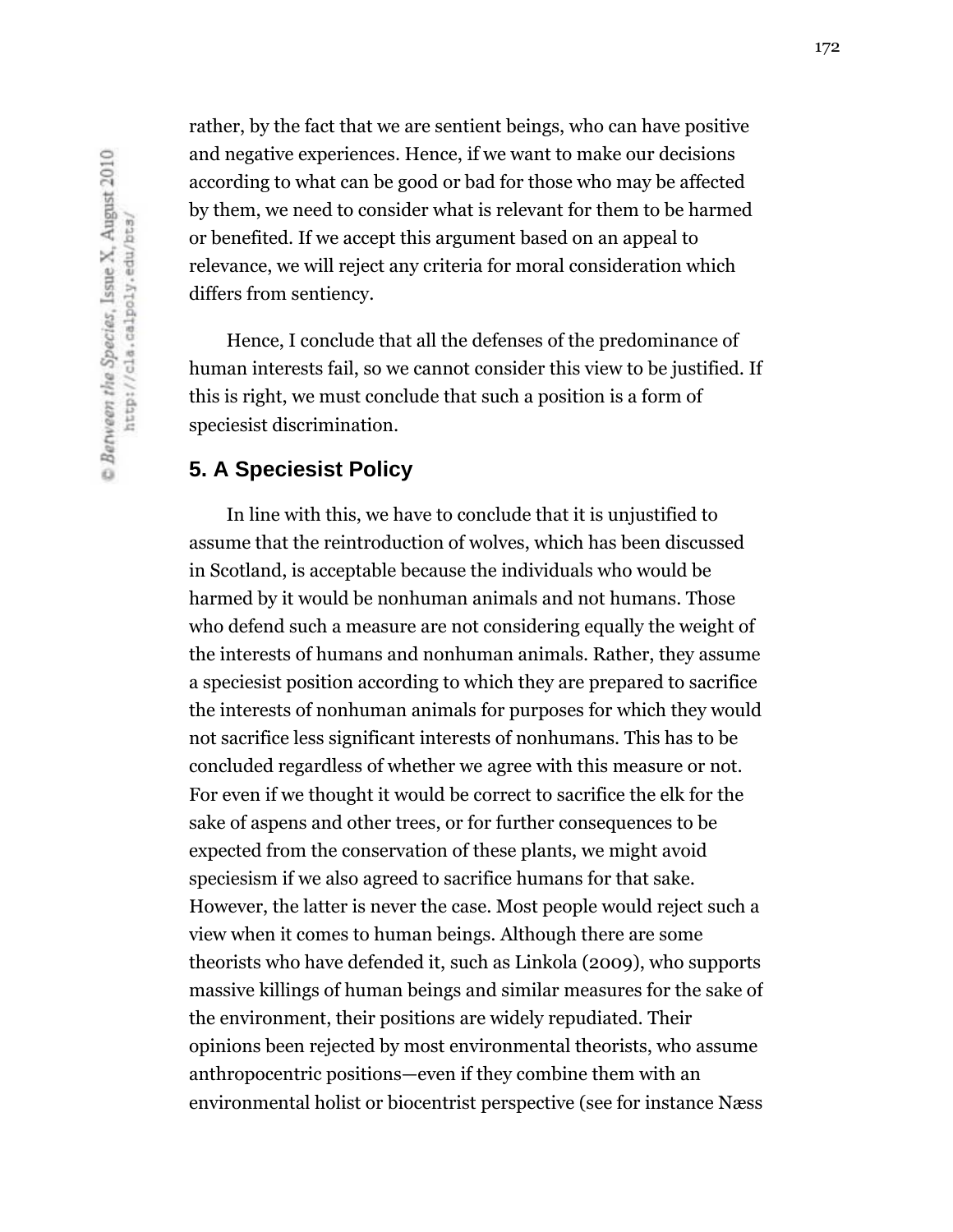2005, 98; Callicott 1989; Norton 1987, 13; Varner 1998, 79; or Hargrove 1992). Moreover, it is also apparent that proposals involving mass killings of human beings have not been influential either in devising the guidelines according to which nature is policed today.

# **6. Is Reintroduction of Wolves Good for Other Animals?**

It could be claimed that even if the reintroduction of wolves were a speciesist measure, it could still be one we should support, because it would be good for nonhuman animals. There is something rather odd with this assumption, because those who would reject applying such a measure would do so out of their concern for humans themselves. If they thought the measure was good for those involved, they would have no problem with applying it if all the nonhuman animals affected by the measure, for good or bad, were humans. At any rate, this is not completely conclusive, because it may just happen that the conception of the good of those who would oppose this measure if humans were involved were wrong.

Hence, in order to deal adequately with this problem we need to examine whether we have reasons to claim that the benefits that some individuals would get if this intervention took place would outweigh the harms that others would suffer. It could be assumed that in light of the different studies that have been carried out in support of this measure we should not doubt the many benefits it could bring about for animals as individuals living in an ecosystem which appears to be enriched by it. However, such studies have pointed out the effect it could have in maintaining a certain balance in the environment or in stimulating biodiversity. Yet this in no way amounts to a clear examination of the problem of whether such effects would imply a higher level of aggregate wellbeing for the animals involved. Nor does it really give an answer, in particular, to the question of whether the introduction of the wolves would cause a boost in the levels of wellbeing present in the ecosystem enough to outweigh the impact in terms of the suffering and deprivation of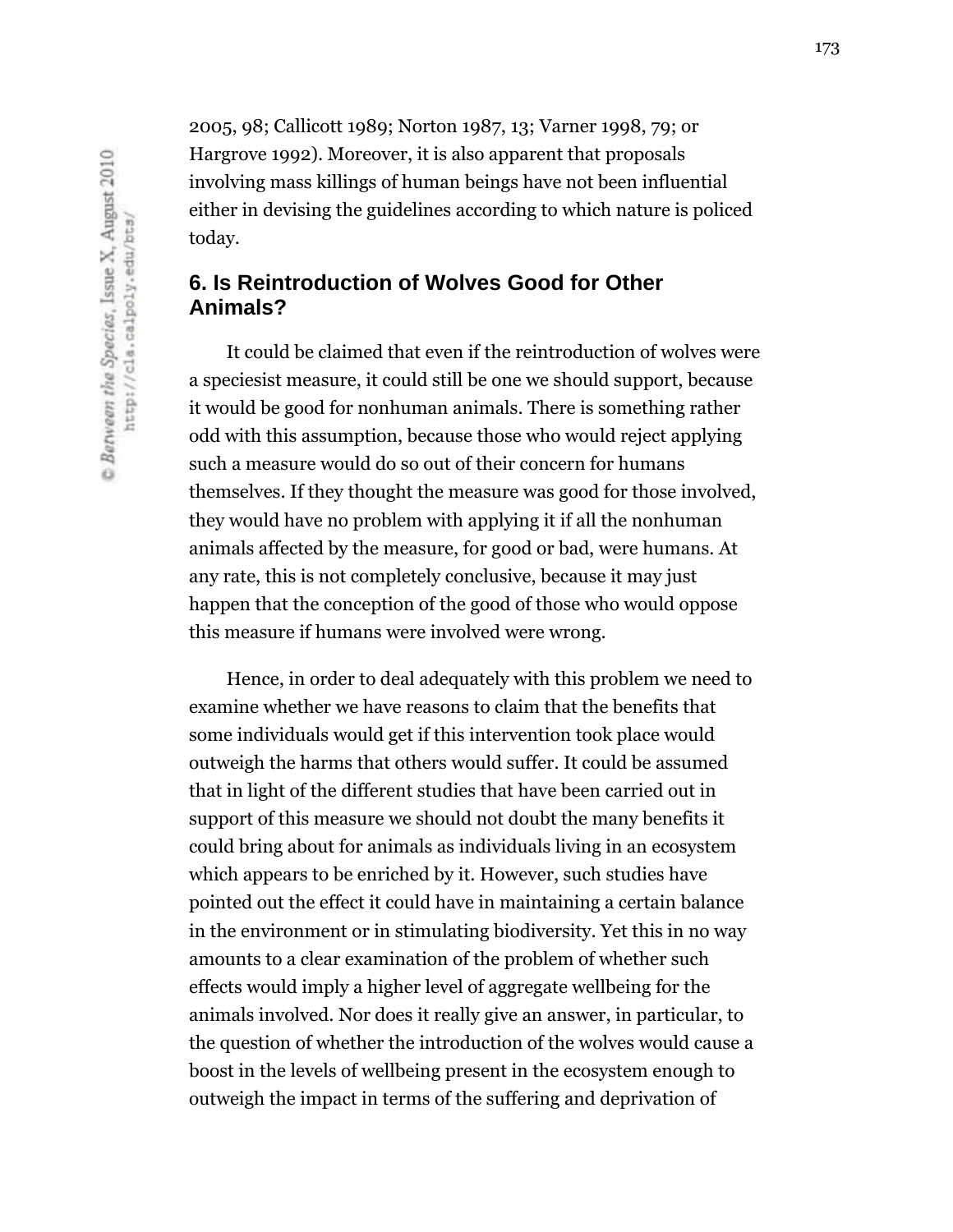wellbeing inflicted on deer and other animals. In fact, it is very revealing that this question has not really been tackled as such by those studies dealing with the consequences of the introduction of wolves. The reason is, obviously, that this is not even considered to be an issue.

This lack of research means that the case has not been established that animal wellbeing would be increased, rather than reduced, by this measure. Anyway, it could be claimed that this would be obvious considering some facts that have been empirically studied that appear to be relevant for the wellbeing of nonhuman animals. I will assess now some reasons that could be pointed out to defend this view.

#### **7. Future Effects on Herbivores**

One argument that could be considered here was presented by Aldo Leopold (1966 139–140, 268) some decades ago. He claimed that after the extermination of wolves in many states in the USA, deer reproduced in high numbers there, until they ate all the food available and, finally, disappeared. Allegedly, this would have a terrible impact on the wellbeing of herbivores that could be avoided by predators. This claim, however, is far from being clear.

One could consider that Leopold is referring here to the effects of the elimination of predators, rather than to their reintroduction. Note also that his observations took place in recent decades, while in a place such as Scotland the last wolves were killed in the 17th or 18th century. Consider also that even in a place such as Yellowstone, in which the wolves were finally reintroduced, the measure was implemented for the impact of elk on some particular plant species, not because they were actually "overgrazing" the park (as I pointed out above, some studies showed that this was not happening). Anyhow, this is not the main point. More important than that is the fact that Leopold's concern here was not really with animal wellbeing, but with the conservation of a certain ecosystem. Thus, even if deer grazing ended up having the effect he describes, it is not clear at all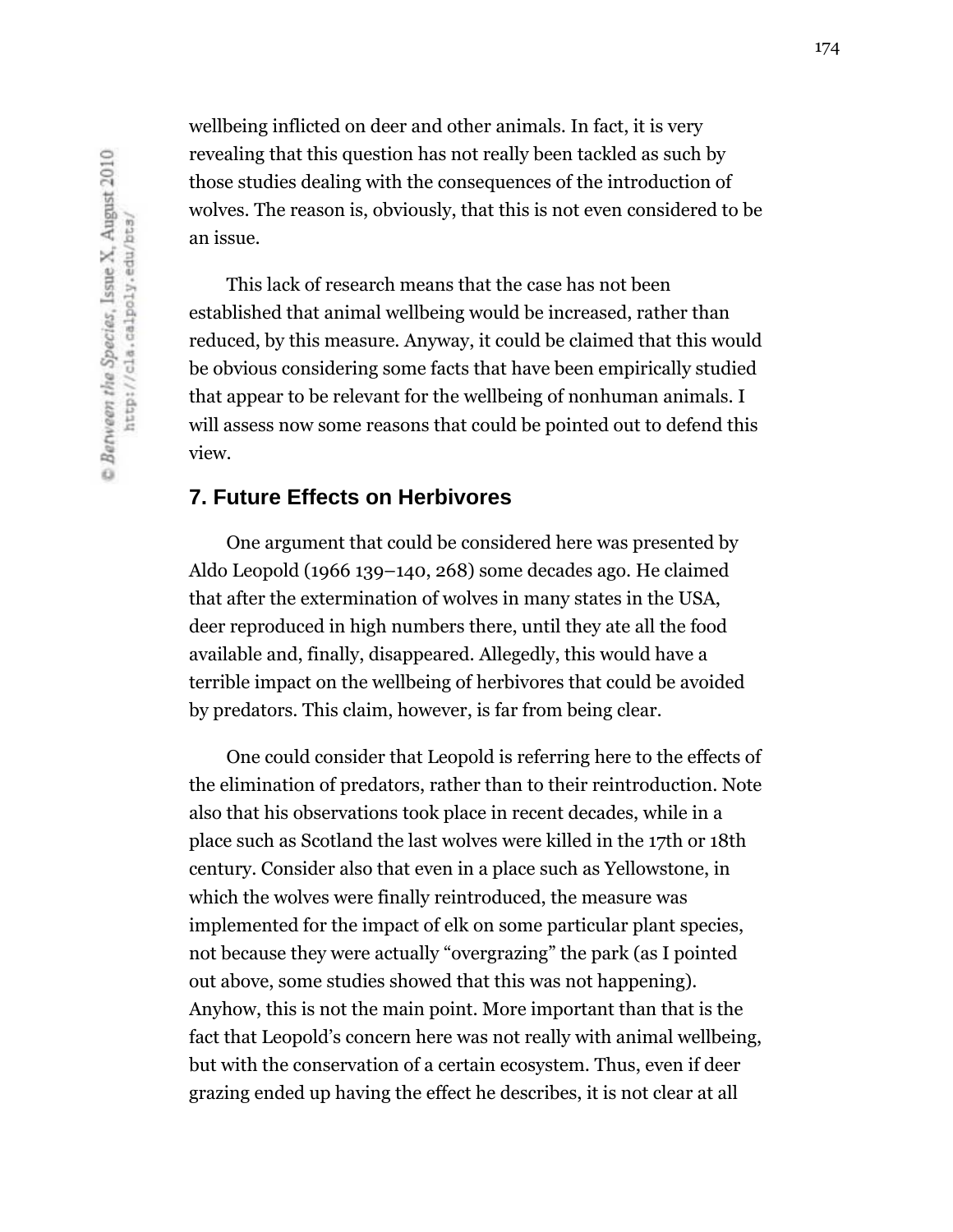that this would entail more harm than the continuous infliction of an ecology of fear on a whole community of deer. At some point, the aggregate number of animals harmed and killed by this measure would be much higher than the number of animals who would die due to lack of food—consider also here something that was already pointed out above: when food becomes scarce ungulates have less progeny, which reduces the number of individuals actually suffer from hunger.

Apart from this, there is something else going on in the case of the reintroduction of wolves in Scotland that shows a clear inconsistency in its rationale. We will see it now.

#### **8. An Argument Inconsistent with Farming**

Supporters of wolf reintroduction have claimed that though on the one hand it is understandable that farmers fear that wolves would kill some of the animals they keep as their property, on the other hand they should also welcome one consequence the reintroduction would have, that is, that there would be less deer to compete with grazing animals such as sheep. Furthermore, one of the reasons presented to favor the reintroduction of wolves is that deer compete with sheep for food (Clutton-Brock et al. 2004; Nilsen et al. 2007). From a nonspeciesist viewpoint that considers the interests of the sheep this is morally objectionable (because sheep farming would be seen as unacceptable in the first place). But there is something more to say here.

If there were a true concern for the impact on the vegetation of the presence of deer, eliminating sheep farming would be the first measure to introduce. Sheep are grazers and their impact on the local vegetation is similar to that which is considered to be negative when deer cause it. It is obvious that farming has the same effects that the reintroduction of wolves is intended to deal with, without it being considered to be catastrophic by defenders of wolf reintroduction. The obvious reason for this is that humans benefit from the exploitation of sheep.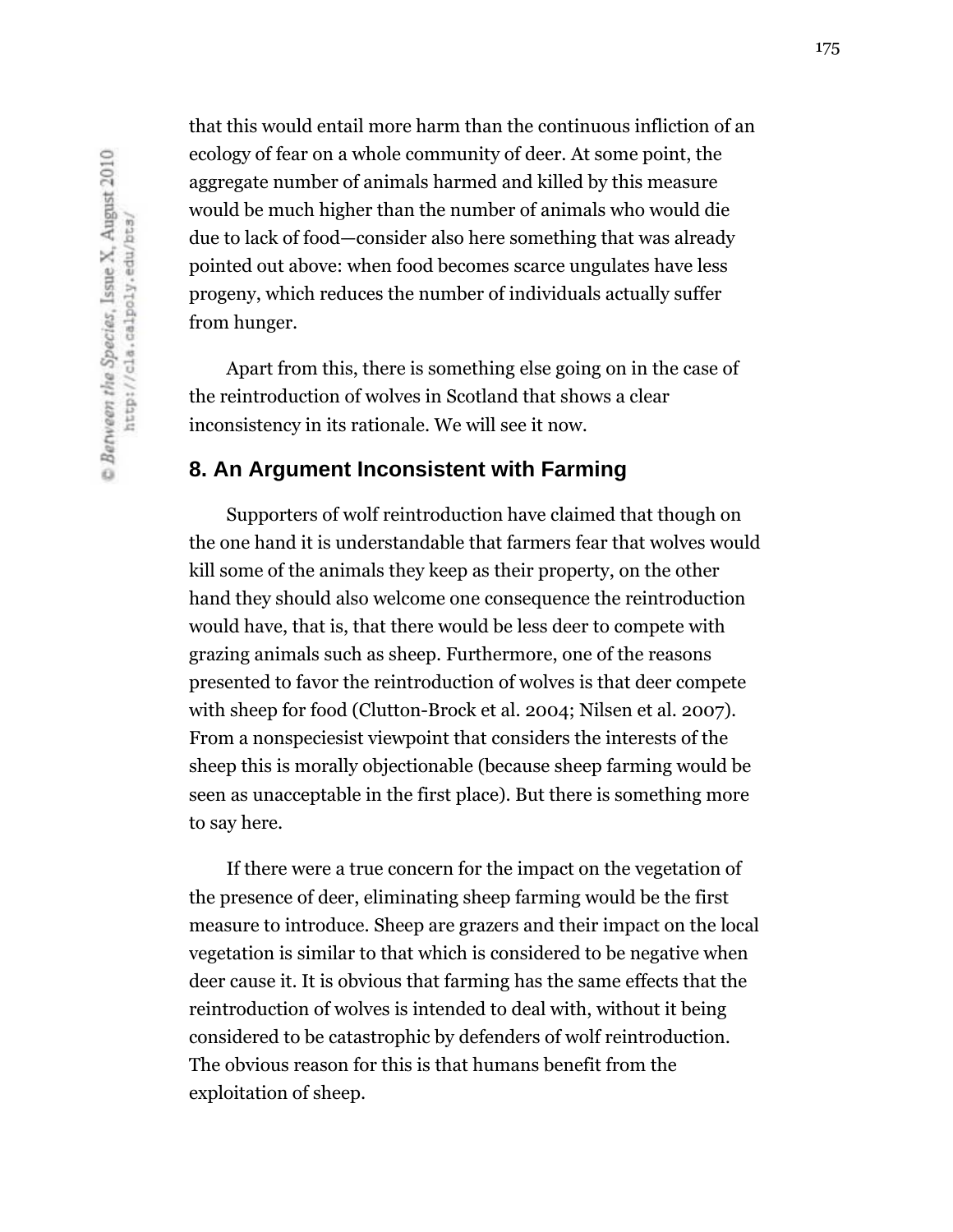Moreover, wolves kill many animals kept by humans for their exploitation. For instance, it has been estimated that in those areas of Spain where wolves live, they cause an 80% of sheep mortality for what are considered to be "natural causes" (Blanco 2000)—that is, for those deaths that take place before humans themselves kill the sheep—. Yet the fact that wolves kill sheep is not considered to be a reason for their reintroduction, but a reason *against* it. The fact that wolves kill animals is seen as something positive if they are animals from whose exploitation humans do not profit. Otherwise, it is seen as negative, regardless of the fact that the impact on the vegetation of all these animals is basically the same. This is also what explains that hunters see the fact that wolves reduce the population of some ungulates as negative: because they see these animals, as farmers see sheep, as animals available for them to use (as "game" to be hunted).

What is more, as Nilsen (2007, 1000) points out, and one can discover easily by taking a look at the official records on the issue (Scottish Government Rural and Environment Research and Analysis Directorate 2010), sheep farming is maintained in Scotland basically thanks to subsidies. Otherwise it would be hardly a profitable activity. If we consider the interests of the deer, this presents the reintroduction of wolves as a cynical measure.

It could be claimed that there is a difference between the impact that sheep and deer cause, which is that deer graze in what are considered to be more or less "wild" areas, while sheep graze in places that are closer to where humans live or that have been more affected by human action. But this is not a good argument. Firstly, as a matter of fact this is often not so. Secondly, this assumes a questionable distinction between those areas of lands that are regarded to be more and less worthy of conservation in a certain state. The reason why this distinction is questionable is that it is based on considerations that have to do with human action. Some areas are considered to be more valuable because humans have had a lesser impact so far on them, because they are not privately owned, for aesthetical reasons, etc. But none of this means necessarily that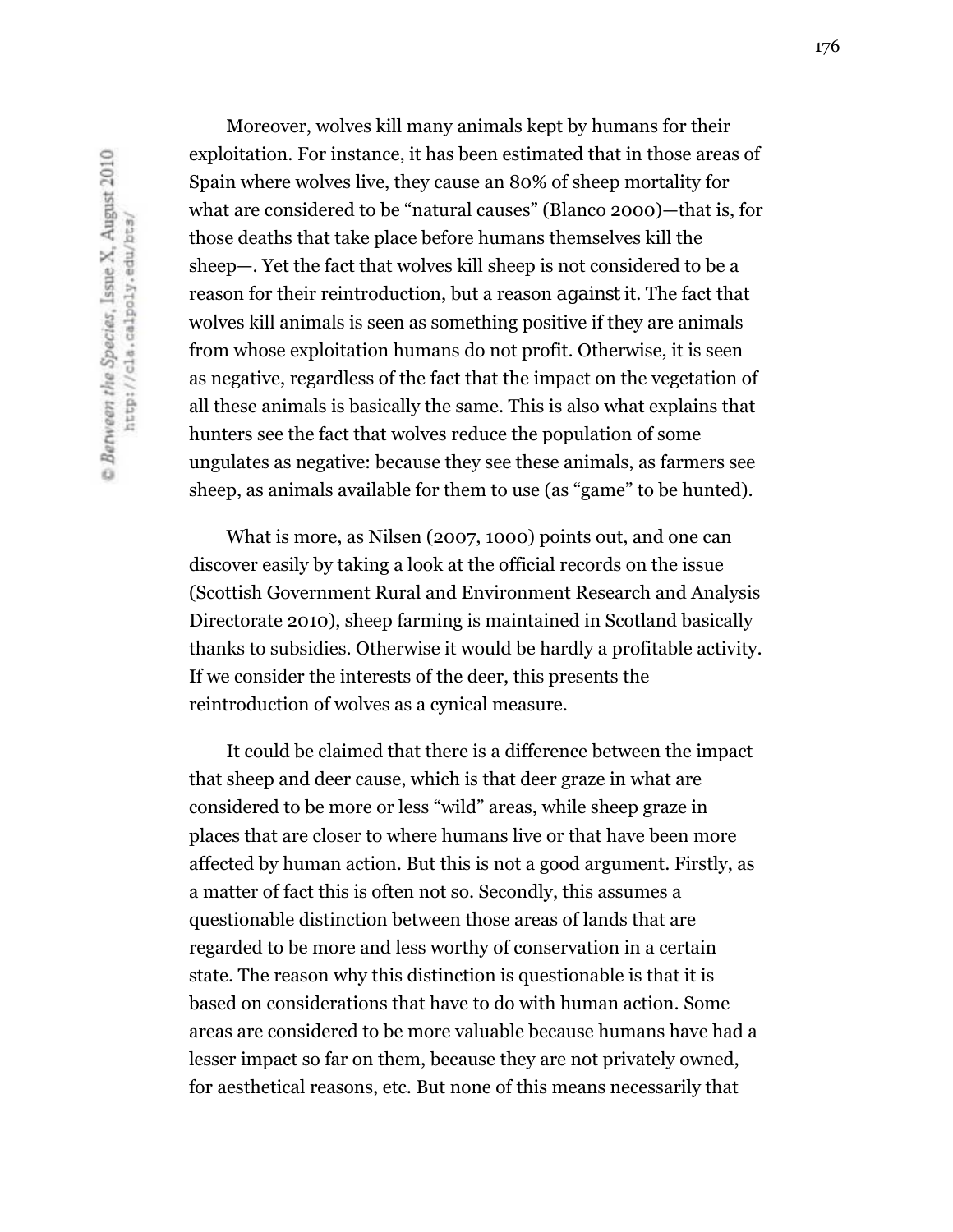the conservation of their environmental value could have an effect upon the wellbeing of animals different from that which would be brought about if the measure affected other areas.

### **9. Trophic Cascade Effects**

Apart from the argument we have just considered, there is another way in which we could believe that this intervention could raise the aggregate wellbeing of nonhumans. Perhaps this could happen through some more or less complex alterations in the trophic chain. Of course, if we only consider wolves and the animals they hunt, the reintroduction of wolves has a clearly negative impact in terms of animal wellbeing. But this measure may have many others consequences. For instance, it has been observed that the disappearance of wolves in the USA has led to an increase in the population of mesopredators such as coyotes, which has meant that some of the animals they hunt, such as pronghorn antelopes, have been killed in higher numbers (see Prugh 2009). And far more complex trophic relations may be altered by whether there are wolves around or not. For sure, if this entailed less total suffering for wild animals we would have strong reasons to support this measure. However, such complex effects remain yet to be investigated in enough detail. Things could be the other way around. We lack an understanding of the whole ramifications, for good or bad, upon the wellbeing of nonhuman animals of the introduction of an ecology of fear. However, we are certain of the harm imposed on the victims of it. This gives us a pro tanto reason to reject such measure.

This could be responded to by pointing out that the reintroduction of wolves boosts biodiversity because, when they kill other animals, scavengers have more food, which allows them to reproduce themselves and multiply. This is so in particular in the case of insects. Therefore, this could be something that would increase, rather than decrease, animal wellbeing. The reason would be, simply, that there could be more sentient animals alive (on the question on insect sentiency see Smith 1991). This may seem a reasonable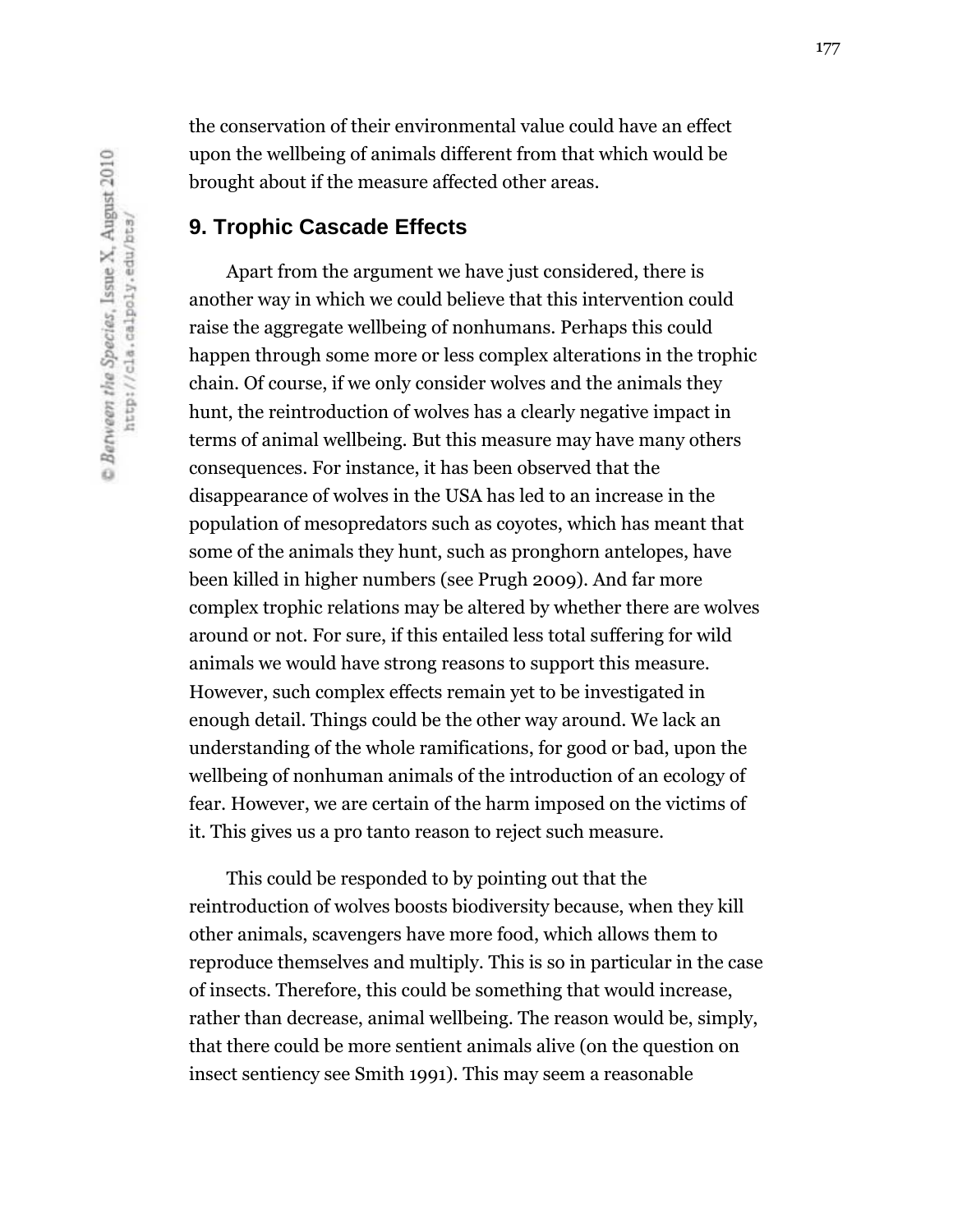argument at first sight. However, there are some strong reasons to reject it. I will present them now.

# **10. The Question of the Predominance of Suffering over Happiness in Nature**

Yew-Kwang Ng (1995) and Alan Dawrst (2007) have claimed that the amount of suffering in nature vastly exceeds the amount of wellbeing. In a nutshell, their argument can be reconstructed as follows. The reproductive strategies which maximize inclusive fitness very commonly entail that many more animals are born than those who survive (for a locus classicus on this see Pianka 1970). The reason is, of course, that the chances that an animal that has just come into existence has of reaching sexual maturity and procreating can be extremely low. This happens in particular in the case of small animals, who may lay hundreds, or even several thousands eggs. It also happens that these animals are, by far, the ones that exist in the highest numbers in nature. This means that the majority of the sentient animals that come to existence die very soon after they start to be sentient. Many of them die from starvation. Others are eaten alive by predators or parasites. This means that most of these animals in almost all certainty experience more suffering than positive wellbeing in their lives. In other words, that their lives are not worth living. Given this, the assumption that the conservation of environmental balance is on the overall good for animals appears to be highly questionable. It would be false if we hold an egalitarian, a sufficientarian or a maximin conception of the good. Or if we assume any other view according to which an outcome in which some individuals gets some benefits but some others get harmed cannot be good (as some who hold deontological or virtue ethics approaches may assume). But it would also be wrong even if we set aside any of these normative views and accepted an aggregative and impersonal conception of the good. The reason is that those animals whose lives are not worth living appear to be, by a large amount, the greater part of the sentient animals existing on Earth's biosphere. Given this, those theories that are based on impersonal views of the good (such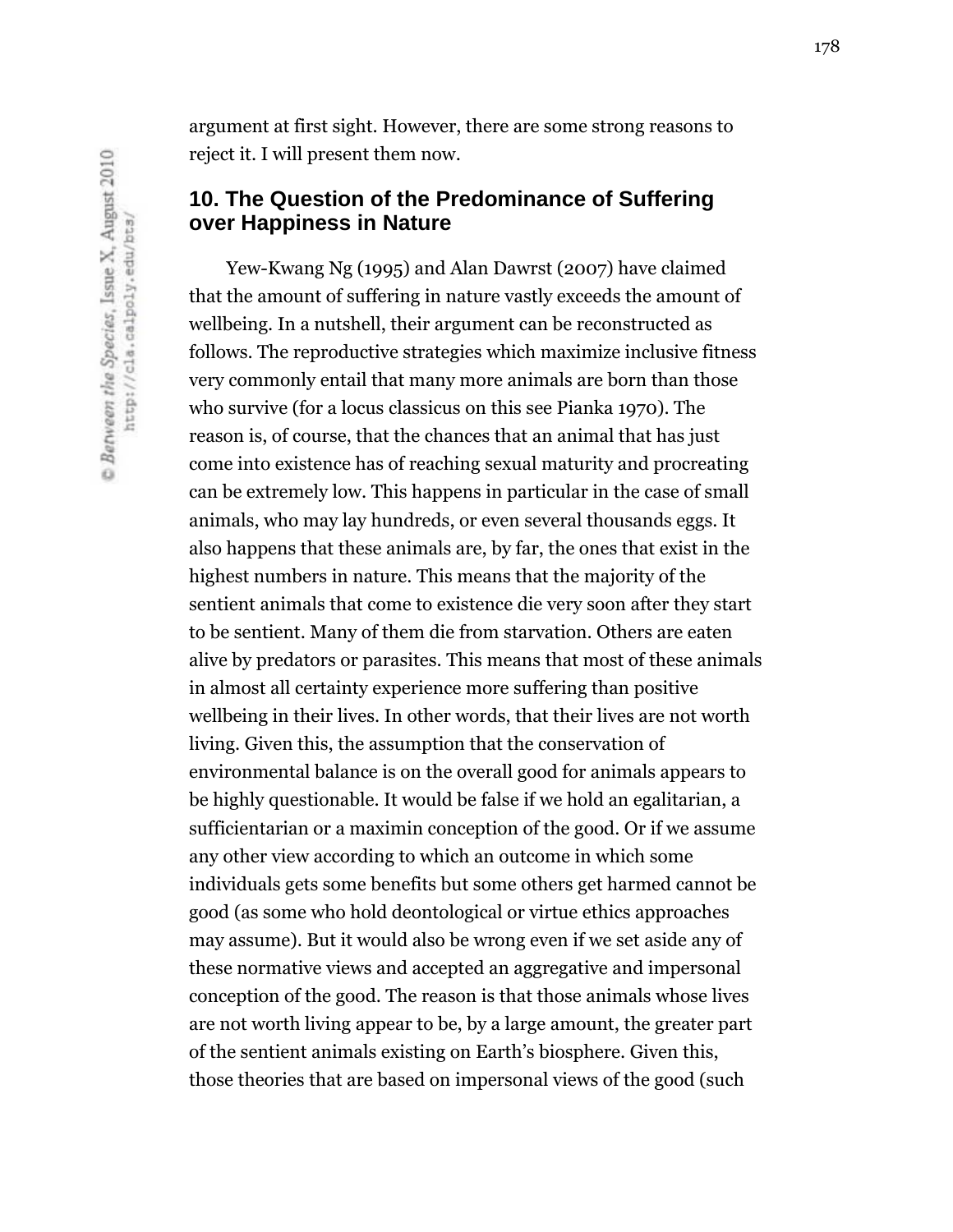as utilitarianism) would have to join all the previously mentioned perspectives in their rejection of the present state of affairs as a good one.

Both Ng and Dawrst assume extremely cautious positions as regards the conclusions to be implied from the facts and arguments they present, and just make the claim that more resources should be employed in doing research on the suffering and wellbeing of animals in nature. This is a very conservative conclusion for them to make, in light of their argument. Anyway, according to this conservative conclusion we cannot just assume that the existing balance of the environment is positive for animals. Ng (1995, 261) wonders: "without welfare biological studies, how do we know that the natural equilibrium in the biosphere is desirable[?]" Most of us seem to take for granted that this is just the case without really spending much time thinking about it. But, on reflection, it is clear that Ng's is correct in wondering whether this is so, at least if we accept that what matters is the good of sentient individuals. So the assumption that the current balance of ecosystem is good for animals, that is widely accepted without being really considered in sufficient detail, cannot be considered a warranted one. All this should drive us to consider in a completely different light the question of intervention in nature, not just in the case we are considering here, but also in general.

#### **11. The Rejection of Holistic and Biocentric Positions**

We have seen that we have reasons to reject those interventions in nature that harm nonhuman animals. This will be resisted by those who support an ethic according to which there are other values in nature that should be protected. Defenders of environmental holism or biocentrism would argue in this way. However, unless we assume a speciesist viewpoint, their positions will be rejected by most of us, as I have pointed out above. With the exception of a tiny minority of more or less consistent environmentalists such as Linkola, most of those who have claimed to defend either biocentrism or environmental holism have in fact combined these views with an anthropocentric speciesist position. Otherwise, they would accept the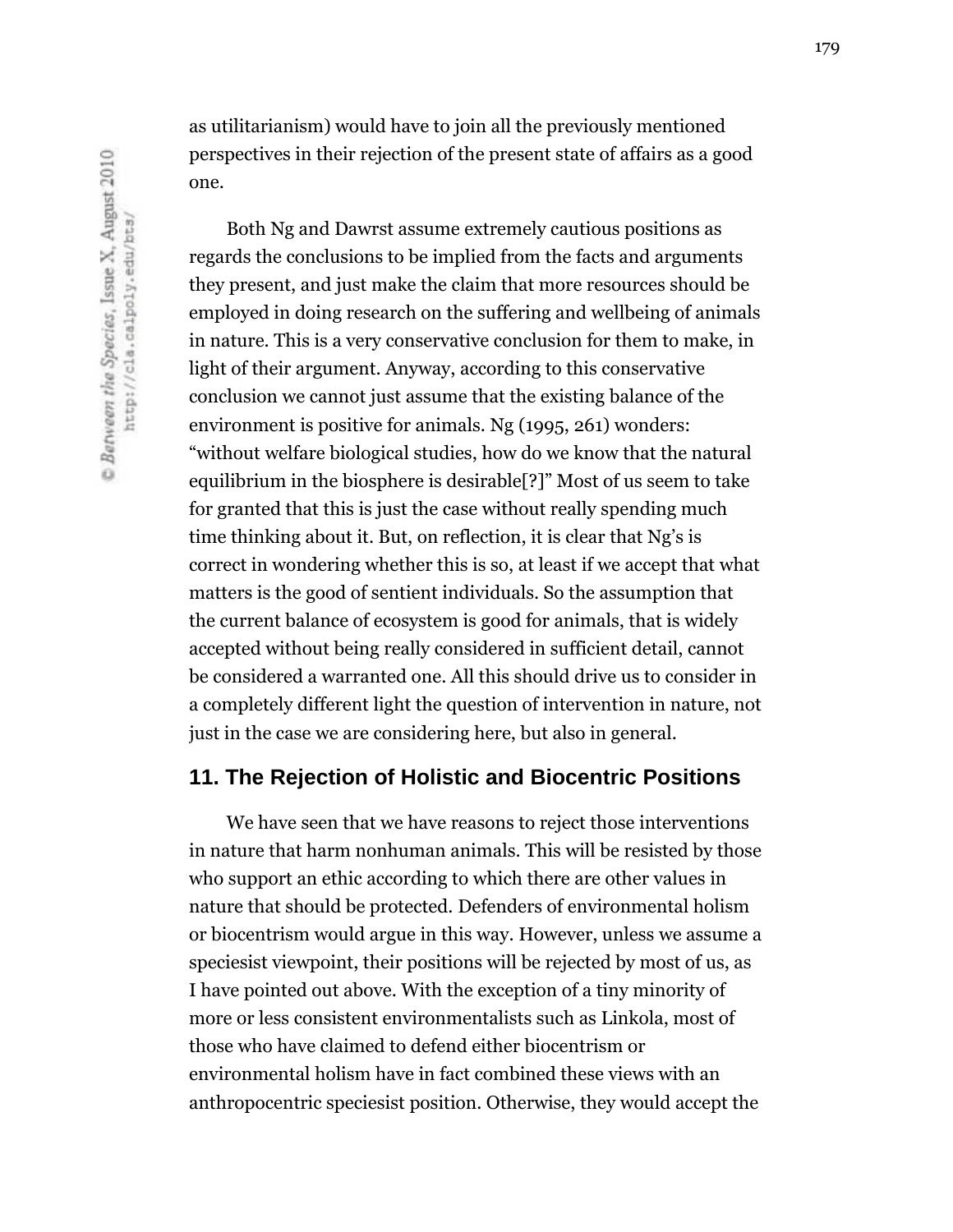mass killing of humans for the sake of environmental balance. After all, we all know that the way in which humans alter such balance vastly outweighs the way in which any ungulate or other animal does. However, as we have seen, neither Callicott nor, of course, Leopold, held such a view. Neither do theorists such as Paul Taylor (1986) or Gary Varner (2002), who have raised the flag of biocentrism, assume that the value of the life of a human is tantamount to that of nonsentient living beings such as prokaryota (bacteria, archaea) or nonsentient eukaryota (such as protista, fungi or plants). Or, for that matter, that our lives are as valuable as the lives of each of the cells that compose our own bodies.

There is a conception of value that explains this while rejecting speciesism. In light with what I have claimed in section 4, we can defend that those who can be benefited or harmed are those individuals who have the capacity to have positive or negative experiences. A life with no experiences at all would be of no value. In fact, there would be no subject living it. And ecosystems are also entities which are not conscious. Only the individuals who live in them are. Hence, the latter are the only ones to be morally considered, not ecosystems, biocenoses or biotas as such. This being so, we should care about the consequences that interventions in nature have to sentient animals, rather than to nonsentient beings or ecosystems. We may, of course, need to worry about how such interventions can affect the latter, but for indirect reasons concerning the good of sentient beings.

This also drives us to reject a distinction that a number of environmentalists draw between animals who would belong respectively to what are often called in a rather optimistic fashion the "biotic community" and the "mixed community (of humans and domestic nonhuman animals)" (Callicott 1989). This distinction appears to be completely unacceptable from a nonspeciesist viewpoint (which, incidentally, may also find diversionary the use of the term 'community' to name a relation based on aggression). The same principles we may have when it comes to consider those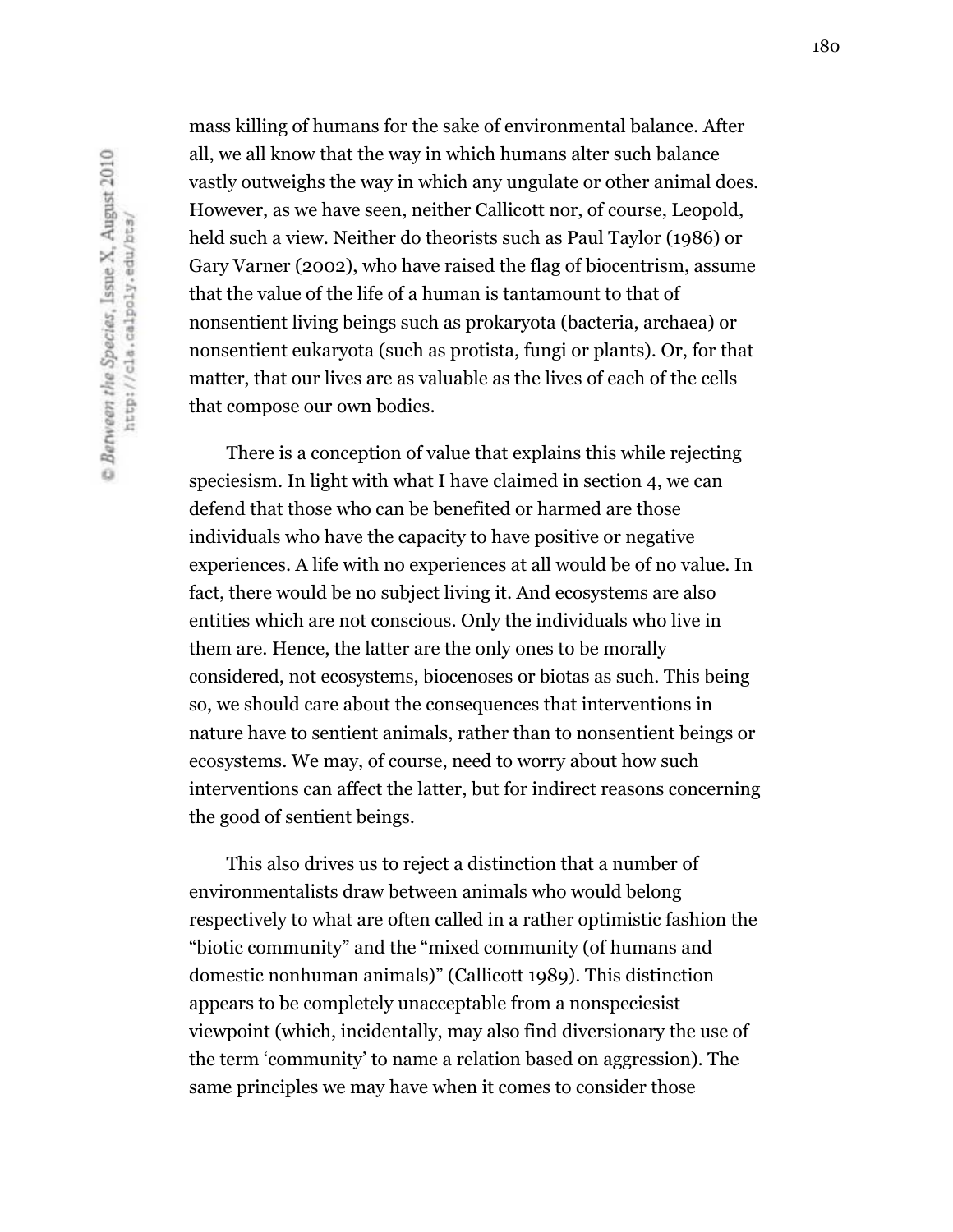nonhuman animals that are exploited by human beings should apply in the case of those living in the wild. There is no sound reason to discriminate against the former, or against the latter. Since both can be positively and negatively affected by their interaction with other beings, the harms they can suffer need to be considered in the very same way.

# **12. Changing the Aims of Intervention**

What I have just pointed out has another significant corollary. Thus far I have claimed that interventions that aim at the conservation of a certain environmental balance by harming sentient animals are objectionable. However, nothing from what we have seen entails that there is anything inherently wrong in intervening or avoiding intervention in nature. It is obvious that this need not be the case if we assume an anthropocentric view. But it is important to note that the same would be true if we considered the matter from a nonanthropocentric perspective. We have seen that if we assume a holistic perspective according to which, to put it in line with Leopold's motto, "the integrity, stability, and beauty of the biotic community" would be the locus of value, we would still have reasons to intervene in nature. In fact, reintroductions of wolves may be an example of a policy in line with this. But if we assume a nonspeciesist position according to which the interests of all the sentient beings involved should be considered, we would also have reasons to intervene in the wild. However, such interventions would have to be aimed at reducing, rather than increasing, the harms that nonhuman animals suffer. This would be the case, in particular, in light of the points made by Ng and Dawrst, according to which important interventions in nature would be very desirable from the point of view of nonhuman animals.

We have also seen that the view that the conservation of the environmental balance of ecosystems is something valuable in itself is, in fact, highly questionable. This being so, it seems we can modify the claim presented above. I have argued that when we intervene in the wild we should do so in ways that do not have a negative impact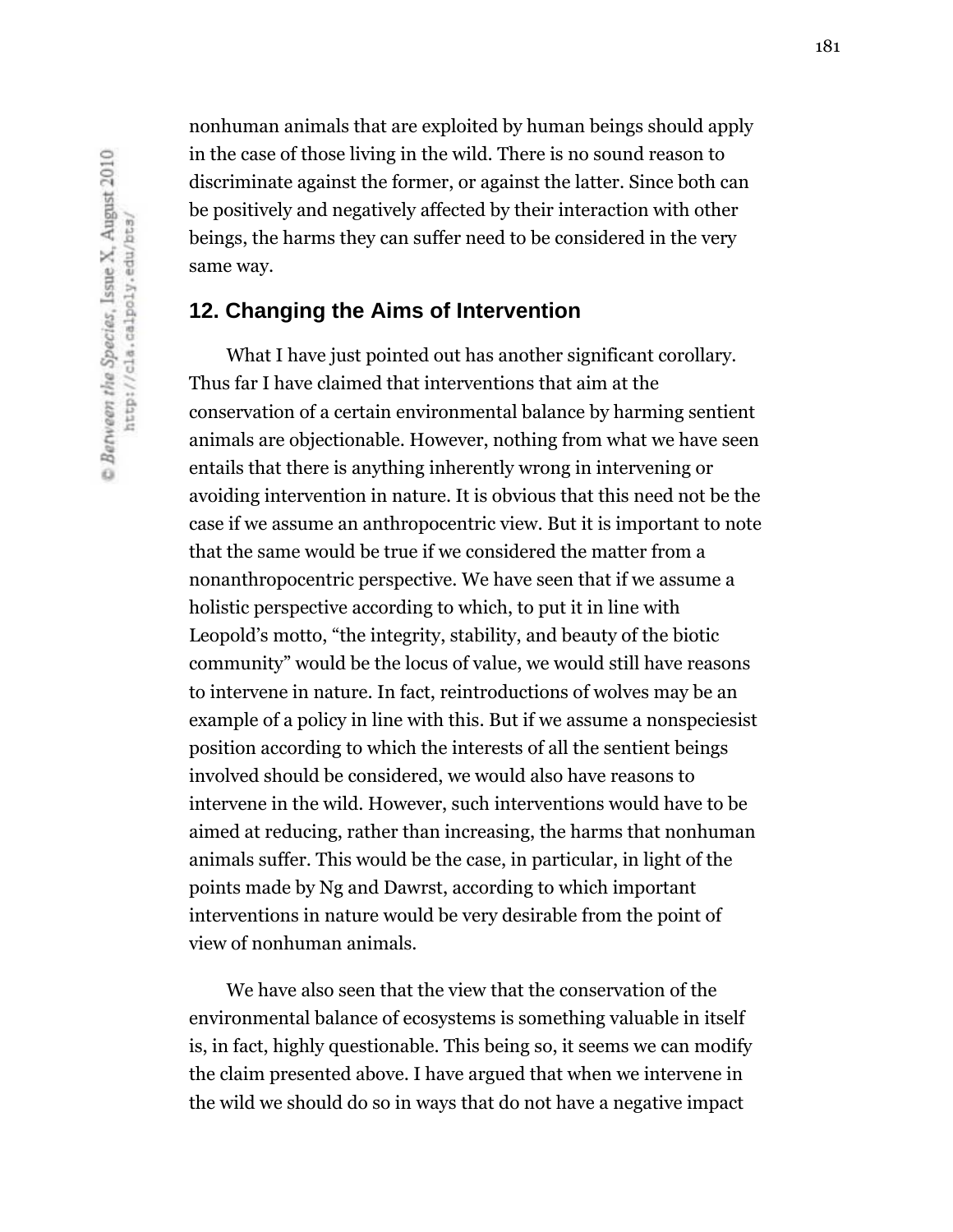on animal wellbeing. However, we can now go a bit further, and claim something more. We also have reasons to intervene in nature when doing so would decrease the harms nonhuman animals suffer. In fact, we would have reasons to do so even if that conflicted with what defenders of biocentrism or environmental holism may regard as valuable, such as environmental complexity or stability, species conservation or aesthetical appreciation of nature. These are currently seen as ideals we should try to further whenever they do not conflict with significant human interests. However, we have seen we have reasons to reject biocentrism, environmental and speciesist thinking. This means that we should not try to further these environmental ideals either if they conflict with the interests of nonhuman animals. This gives us clear reasons against trying to introduce an ecology of fear into Scotland, or into other places in which this measure is being discussed. But it also gives us strong reasons to consider other ways in which we could intervene in nature in order to minimize animals' suffering and death.

### **13. Summary and Conclusion**

In this paper I have argued that (i) intervention is not inherently wrong; (ii) speciesism is unjustified; (iii) the idea that environmental balance is valuable in itself is unwarranted; and (iv) biocentrism must be rejected. What follows from these four claims is that we should change the aims that we are trying to achieve when we intervene in nature. The good of nonhuman animals must be the central concern for that. Regarding the particular case I have examined here, I have not denied that the reintroduction of wolves may be useful to achieve some purposes. Rather, I have defended that the purposes we should aim towards when we intervene in nature are completely different ones, even if this conclusion seems, at first, counterintuitive. We should be wary of our initial intuitions regarding this, given that we have been raised in societies in which nonhuman animals are seldom seriously considered.

The question of the interests of animals living in the wild and the disvalues present in nature has not been properly addressed to date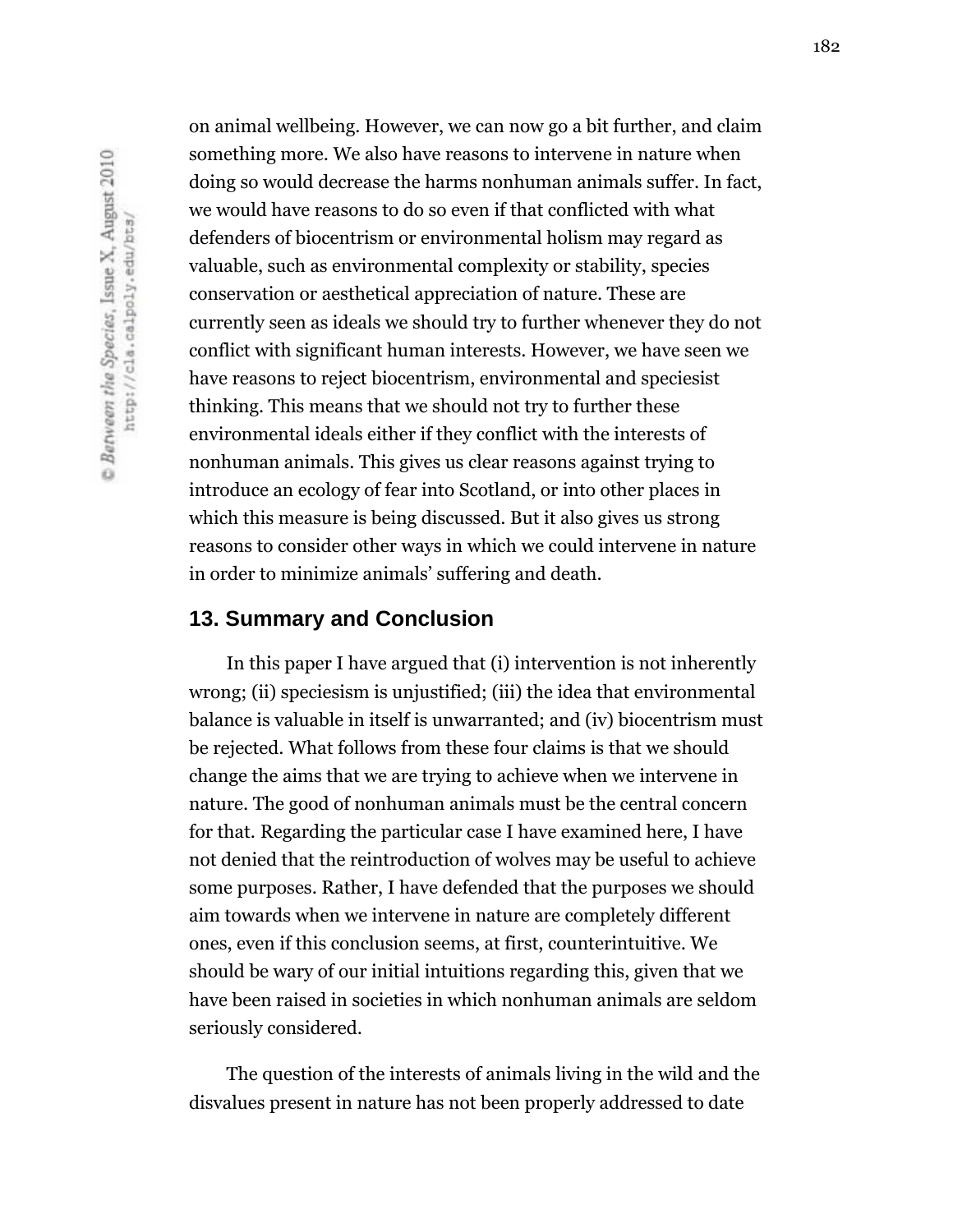(for exceptions see Sapontzis 1984; Olivier 1993; Bonnardel 1996; Cowen 2003; Fink 2005). With regards to this, I want to claim that even if the arguments presented here were wrong, they would at least show that this issue is a very serious one which deserves much more attention than the one it has received so far.

### **Acknowledgements**

The author, who can be reached at OHorta(a)dilemata.net, thanks Daniel Dorado and Kate Marples for helpful comments. This work has been done with the support of the Spanish Ministry of Science and Innovation (exp. 2008-0423).

#### **References**

Aristotle. 1998. *Politics*. Oxford: Oxford University Press.

- BBC News. 1999. Call for return of Scottish wolves. *BBC*. http://news.bbc.co.uk/2/hi/sci/tech/ specials/sheffield\_99/450318.stm.
- ––– 2002. Call for wolves to be reintroduced. *BBC*. http://news.bbc.co.uk/2/hi/uk\_news/scotland/2065794.stm.
- ––– 2008. Call for serious debate on wolf. *BBC*. http://news.bbc.co.uk/2/hi/uk\_news/ scotland/highlands\_and\_islands/7268765.stm.
- Blanco, J. C. 2000, Large carnivore damage in Spain. *Carnivore Damage Prevention News* 1: 5–6.
- Bonnardel, Y. 1996. Contre l'apartheid des espèces: À propos de la prédation et de l'opposition entre écologie et libération animale. *Les cahiers antispécistes* 14. http://www.cahiersantispecistes.org/article.php3?id\_article=103.
- Callicott, J. B. 1989. *In defense of the land ethic: Essays in environmental philosophy*. Albany: State University of New York.
- ––– 1990. The case against moral pluralism. *Environmental Ethics*  12: 99–124.
- ––– 2000. The land ethic. In *A Companion to Environmental Philosophy*. 204–217, ed. D. Jamieson, Oxford: Blackwell.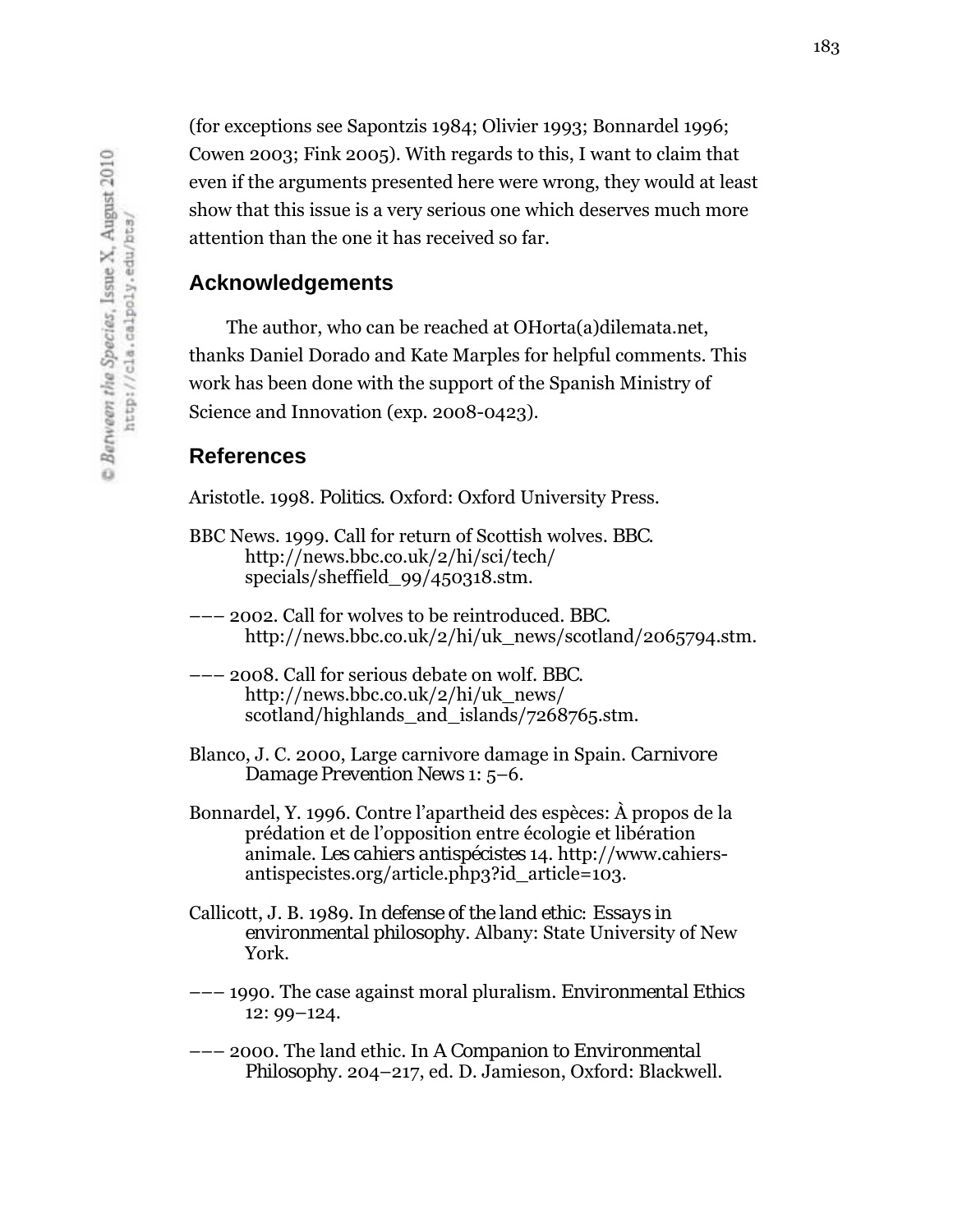- Carruthers, P. 1992. *The animal issue: Moral theory in practice*. Cambridge: Cambridge University Press.
- Christianson, D. and Creel, S. 2010. A nutritionally mediated risk effect of wolves on elk. *Ecology* 91: 1184–1191.
- Clutton-Brock, T. H., Coulson, T. and Milner, J. M. 2004 Red deer stocks in the Highlands of Scotland. *Nature* 429: 261–262.

Cowen, T. 2003. Policing nature. *Environmental Ethics* 25: 169–182.

Creel, S., Winnie, J. A. and Christianson, D. 2009. Glucocorticoid stress hormones and the effect of predation risk on elk reproduction. *Proceedings of the National Academy of Sciences* 106: 12388–12393.

Dawrst, A. 2009. The predominance of wild-animal suffering over happiness: An open problem. *Essays on Reducing Suffering*. http://www.utilitarian-essays.com/wild-animals.pdf.

Descartes, R. 1930. *Discours de la méthode*. Paris: Vrin.

- Fink, Ch. K. 2005. The predation argument. *Between the Species* 5. http://cla.calpoly.edu/bts/issue\_05/05fink.htm.
- Hargrove, E. 1992. Foundations of wildlife protection attitudes. In *The Animal Rights/Environmental Ethics Debate: The Environmental Perspective*, 151–183, ed. E. C. Hargrove, Albany: State University of New York.

Laundre, J. W., Hernandez, L. and Ripple, W. J. 2010. The landscape of fear: Ecological implications of being afraid. *The Open Ecology Journal* 3: 1–7.

Leopold, A. 1966. *Sand County almanac, with essays on conservation from Round River.* New York: Ballantine Books.

Linkola, P. 2009. *Can life prevail?: A radical approach to the environmental crisis*. London: Integral Tradition Publishing.

- Manning, A. D., Gordon, I. J. and Ripple, W. J. 2009. Restoring landscapes of fear with wolves in the Scottish Highlands. *Biological Conservation* 142: 2314–2321.
- Mech, L. D. 1995. The challenge and opportunity of recovering wolf populations. *Conservation Biology* 9: 270–278.
- Morgan, J. 2007. Crying wolf, now with added bite. *The Herald*. http://www.theherald.co.uk/search/ display.var.1160642.0.crying\_wolf\_now\_with\_added\_bite.php.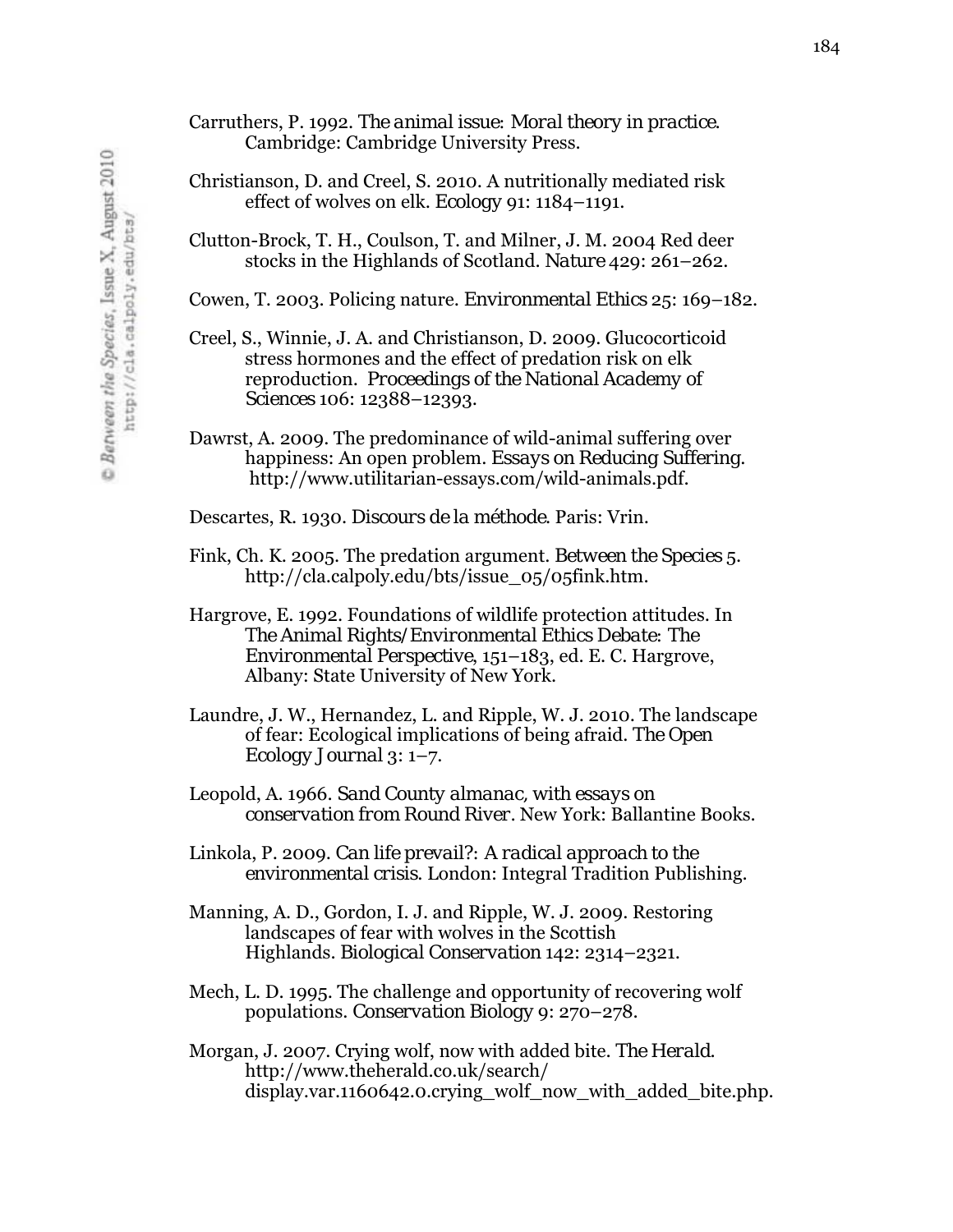- Ng, Y.-K. 1995. Towards welfare biology: Evolutionary economics of animal consciousness and suffering. *Biology and Philosophy*  10: 255–85.
- Nilsen, E. B., Milner-Gulland, E. J., Schofield, L., Mysterud, A., Stenseth, N. C. and Coulson, T. 2007. Wolf reintroduction to Scotland: public attitudes and consequences for red deer management. *Proceedings of the Royal Society: Series B, Biological Sciences* 274: 995–1002.
- Norton, B. G. 1987. *Why preserve natural variety?* Princeton: Princeton University Press.
- Næss, A. 2005. *The selected works of Arne Næss*. *Deep ecology of wisdom*, vol. X.Dordrecht: Springer.
- O'Connell, S. 2008. Back from the dead: could wolves and wild boar roam Britain again? *The Independent*. http://www.independent.co.uk/environment/nature/ back-from-the-dead-could-wolves-and-wild-boar-roambritain-again-806900.html.
- Olivier, D. 1993. Pourquoi je ne suis pas écologiste. *Les cahiers antispécistes* 14*.* http://www.cahiersantispecistes.org/spip.php?article52
- Pianka, E. R. 1970. On r and K selection. *American Naturalist* 104: 592–597.
- Preisser, E. L., Bolnick, D. I. and Benard, M. F. 2005. Scared to death? The effects of intimidation and consumption in predator–prey interactions. *Ecology* 86: 501–509.
- Prugh, L. R., Stoner, Ch. J., Epps, C. W., Bean, W. T., Ripple, W. J., Laliberte, A. S. and Brashares, J. S. 2009. The rise of the mesopredator. *Bioscience* 59: 779–791.
- Reichmann, J. 2000. *Evolution, animal 'rights' and the environment*. Washington: The Catholic University of America Press.
- Ripple, W. J. and Larsen, E. J. 2000. Historic Aspen recruitment, elk, and wolves in Northern Yellowstone National Park, USA. *Biological Conservation* 95: 361–370.
- Ripple, W. J. and Beschta, R. L. 2004. Wolves and the ecology of fear: Can predation risk structure ecosystems? *BioScience* 54: 123–138.